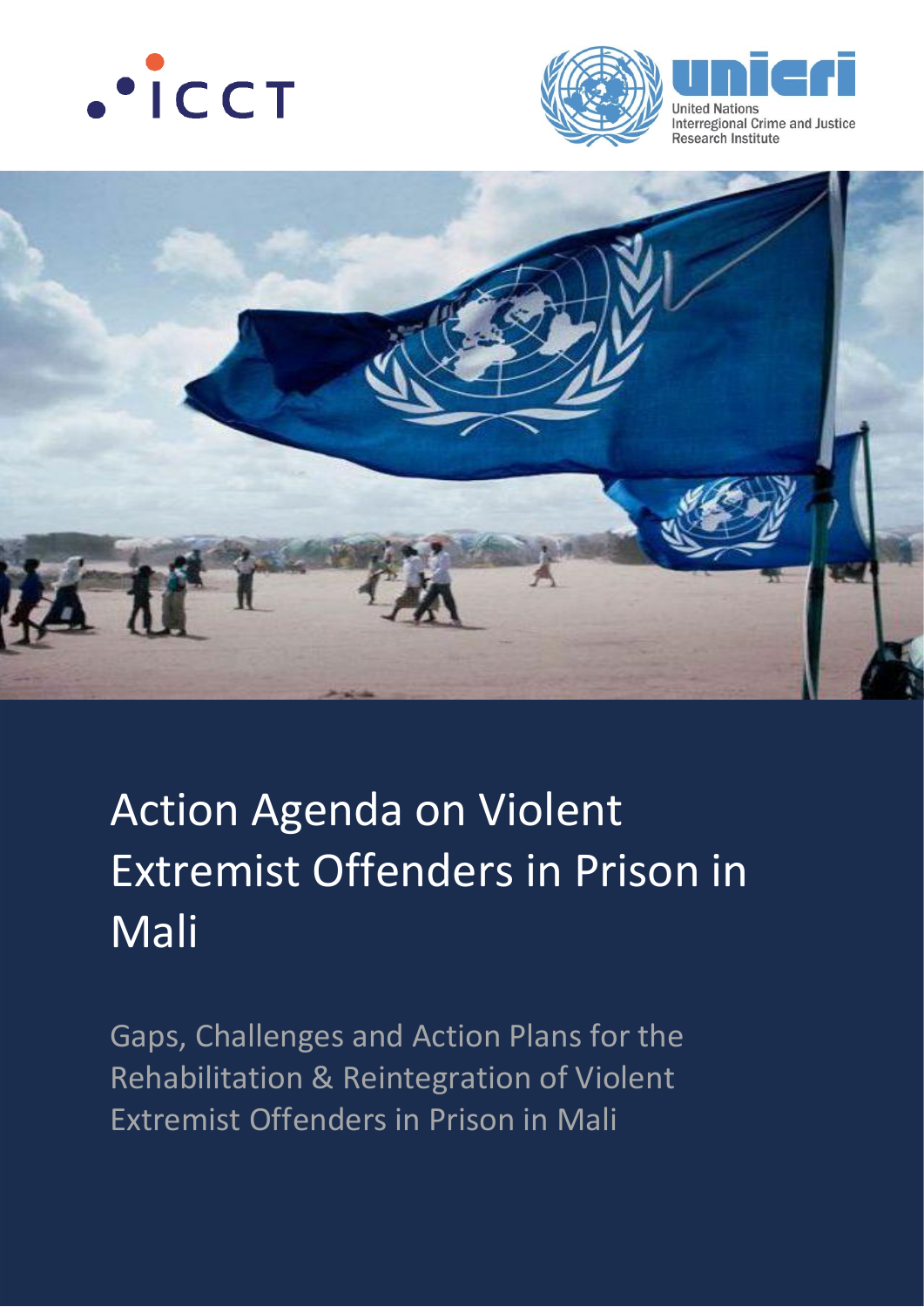# About the Authors

### The International Centre for Counter-Terrorism – The Hague (ICCT)

The International Centre for Counter-Terrorism – The Hague (ICCT) is an independent think and do tank providing multidisciplinary policy advice and practical, solution-oriented implementation support on prevention and the rule of law, two vital pillars of effective counter-terrorism. ICCT's work focuses on themes at the intersection of countering violent extremism and criminal justice sector responses, as well as human rights related aspects of counter-terrorism. The major project areas concern countering violent extremism, rule of law, foreign terrorist fighters, country and regional analysis, rehabilitation and reintegration, civil society engagement and victims' voices. Functioning as a nucleus within the international counter-terrorism network, ICCT connects experts, policymakers, civil society actors and practitioners from different fields by providing a platform for productive collaboration, practical analysis, and exchange of experiences and expertise, with the ultimate aim of identifying innovative and comprehensive approaches to preventing and countering terrorism.

### The United Nations Interregional Crime and Justice Research Institute (UNICRI)

The United Nations Interregional Crime and Justice Research Institute (UNICRI) is the United Nations entity established in 1965 to support countries worldwide in preventing crime and facilitating criminal justice. Its mission is to advance security, serve justice and build peace in support of the rule of law and sustainable development.

UNICRI is mandated to assist intergovernmental, governmental and non-governmental organizations in formulating and implementing improved policies in the field of crime prevention and criminal justice. The Institute works in specialized niches and selected fields of crime prevention, justice, security governance, counter-terrorism and social cohesion.

UNICRI' s goals are advancing the understanding of crime-related problems to foster just and efficient criminal justice systems, to support the respect of international instruments and other standards, and to facilitate international law enforcement cooperation and judicial assistance. UNICRI's programmes aim to promote holistic approaches, national self-reliance and the development of institutional capabilities. To this end, UNICRI provides a one-stop facility offering high-level expertise in crime prevention and criminal justice problems. Technical co-operation is enhanced by the use of actionoriented research to assist in the development of concrete and tailored intervention programmes. Institutional and on-the-job training of specialized personnel form an integral part of UNICRI activities. The Institute serves as a platform for consultation and cooperation acting as an honest broker in bringing together different partners to address common challenges.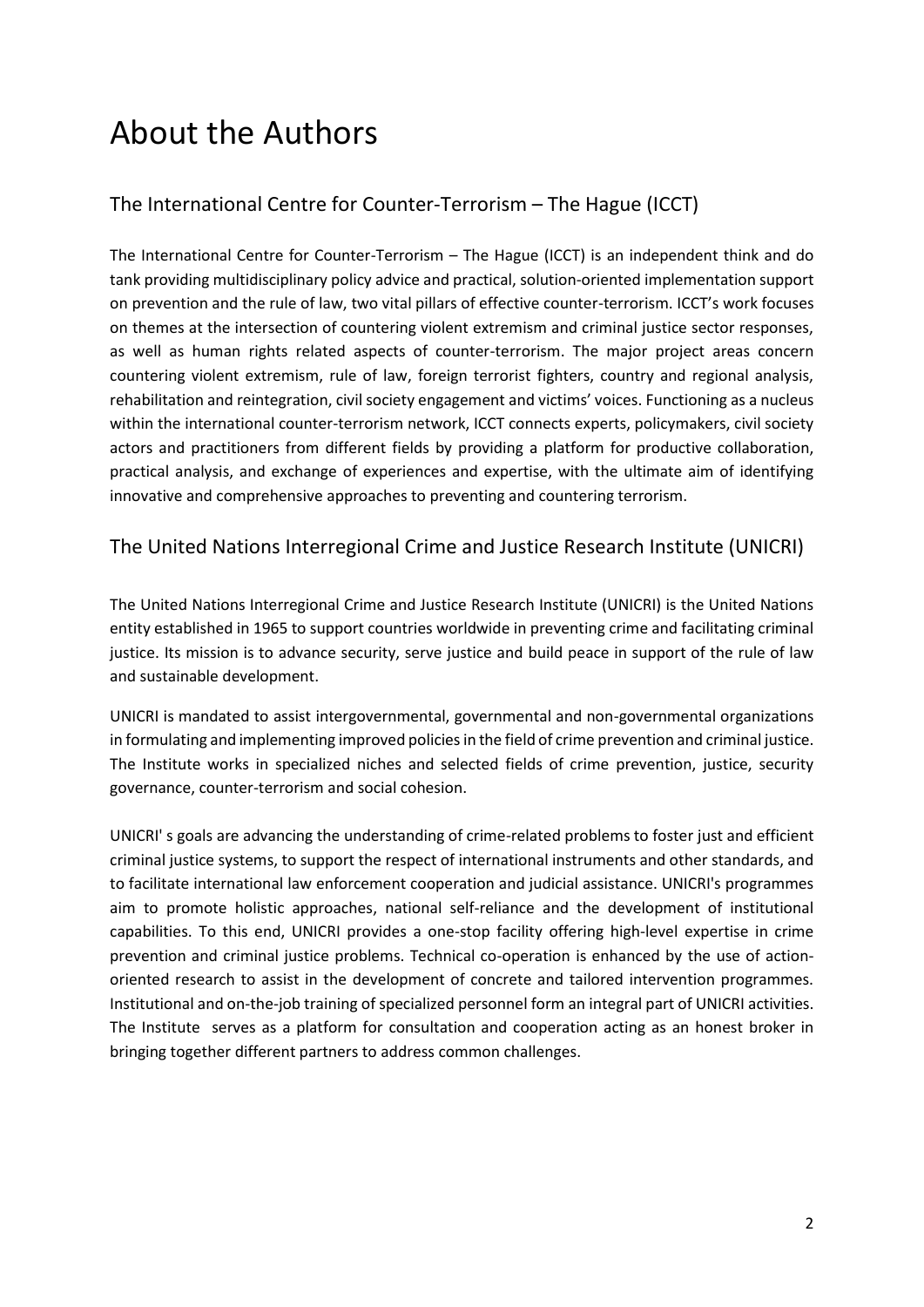# Table of Contents

| Introduction                                                                                                           | p. 4  |
|------------------------------------------------------------------------------------------------------------------------|-------|
| Methodology                                                                                                            | p. 5  |
| Background: The Malian context                                                                                         | p. 5  |
| <b>Action Areas</b>                                                                                                    |       |
| Increasing awareness of the causes and consequences<br>of violent extremism in the Malian context                      | p. 9  |
| Intake and risk assessment of violent extremist offenders                                                              | p. 11 |
| Empowerment of youth leaders                                                                                           | p. 14 |
| Disengagement of VEOs through vocational training and<br>engagement of communities through dialogue sessions in prison | p. 15 |
| Recommendations                                                                                                        | p. 18 |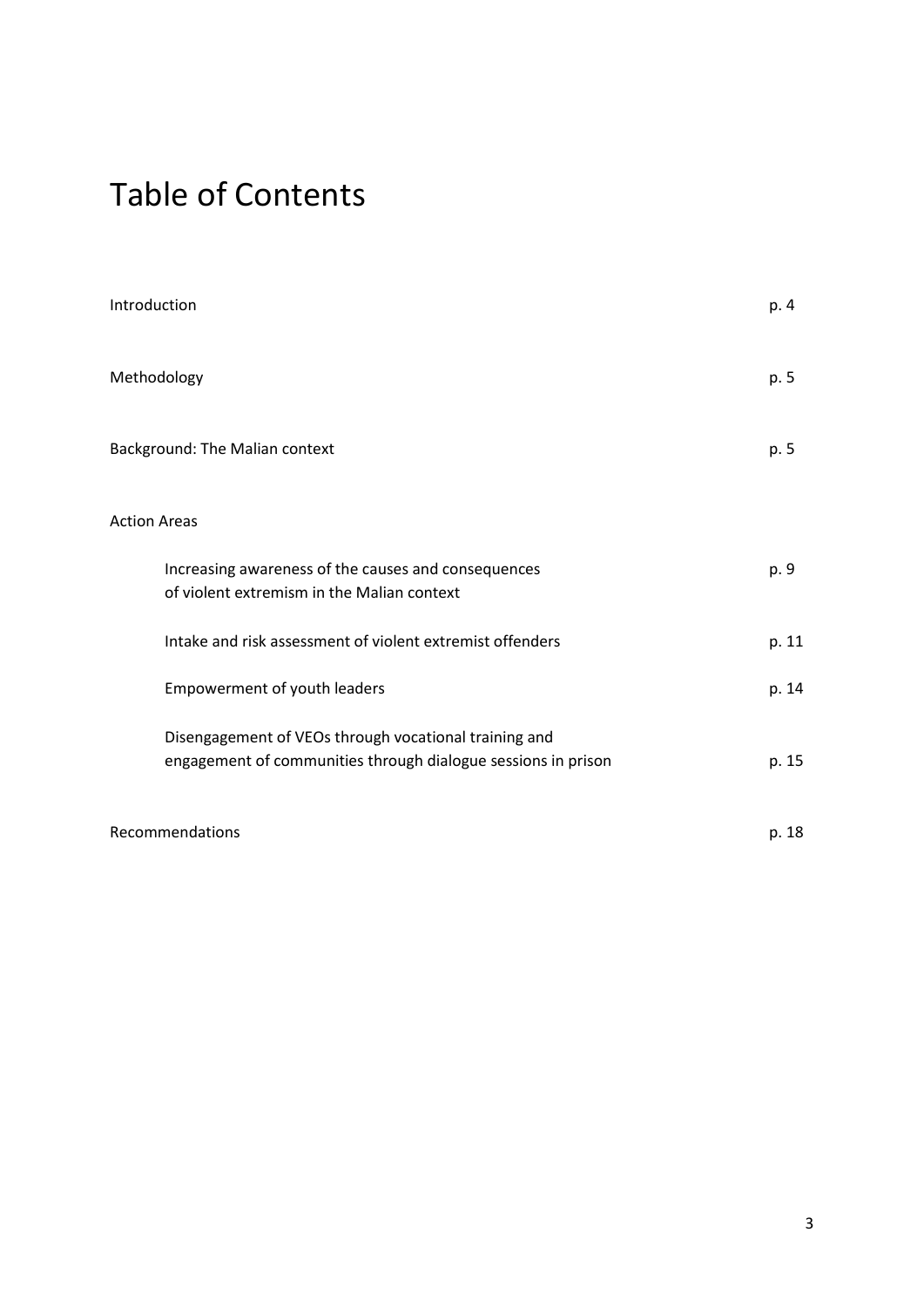# Introduction

The violent conflict in Mali, initiated in 2012, is complex and continuously evolving: the groups involved include terrorist organisations such as Al Qaeda in the Islamic Maghreb (AQIM), Mouvement pour l'Unicité and le Jihad en Afrique de l'Ouest (MUJAO), Ansar Dine<sup>i</sup>, its affiliate Macina Liberation Front (MLF), and Al Mourabitoune. As the number of extremist detainees has increased due to the country's situation, it is important to consider issues that come along with this: how to deal with violent extremists when they are in prison? What different actors can play a role during this detention time? As most of the detainees will eventually be released, it is also important to take into consideration challenges linked to re-integration. This Action Agenda aims to address a number of these issues by outlining four Action Areas that currently deserve the attention of both national and international actors in order to efficiently deal with problems associated with detaining Violent Extremist Offenders (VEOs).

In August 2016, UNICRI conducted an assessment mission in Mali to present its programme on Rehabilitation & Reintegration of Violent Extremist Offenders, developed within the framework of the UN Counter-Terrorism Implementation Task Force (CTITF). The presentation was addressed to key national and international stakeholders and aimed to ensure their engagement<sup>ii</sup>. From September 2016 onwards, ICCT and UNICRI joined their efforts in Mali on Reintegration and Rehabilitation (R&R) of violent extremists. Three trainings have been jointly organised so far: first, a training on the psychological aspects of violent extremism for prison staff in the Central Prison of Bamako (December 2016); second, a training for religious leaders on radicalisation (April 2017); and third, a training on risk assessment with a special focus on violent extremism for personnel of the National Prison Administration, DNAPES (August 2017). These training workshops have been designed in close consultation with national authorities and international partners, such as the Justice and Correction Section of the United Nations Multidimensional Integrated Stabilization Mission in Mali (MINUSMA/JCS).

Throughout the needs assessment mission and training workshops, and in consultation with different actors on the ground, ICCT and UNICRI have identified four target areas that deserve the attention of both national and international actors, namely (1) increasing awareness of the causes and consequences of violent extremism in the Malian context, (2) intake and risk assessment of violent extremist offenders, (3) empowerment of youth leaders, and (4) disengagement of VEOs through vocational training and engagement of communities through dialogue sessions in prison. These areas will be further discussed below, outlining specific actions recommended to increase capacity building, intensify inter-agency cooperation and coordination, and design and implement an R&R programme, all using research to ensure that actions are tailored to local needs and guided by an evidence-based approach.

This Action Agenda is composed of three sections: the first briefly discusses the background of the conflict in Mali as well as some of the issues faced in Mali with regards to VEOs in prison. The second section describes the four Action Areas and outlines proposed activities to address concerns and needs identified by ICCT and UNICRI throughout the initiatives implemented by both organisations so far. Finally, next steps and recommendations will be discussed.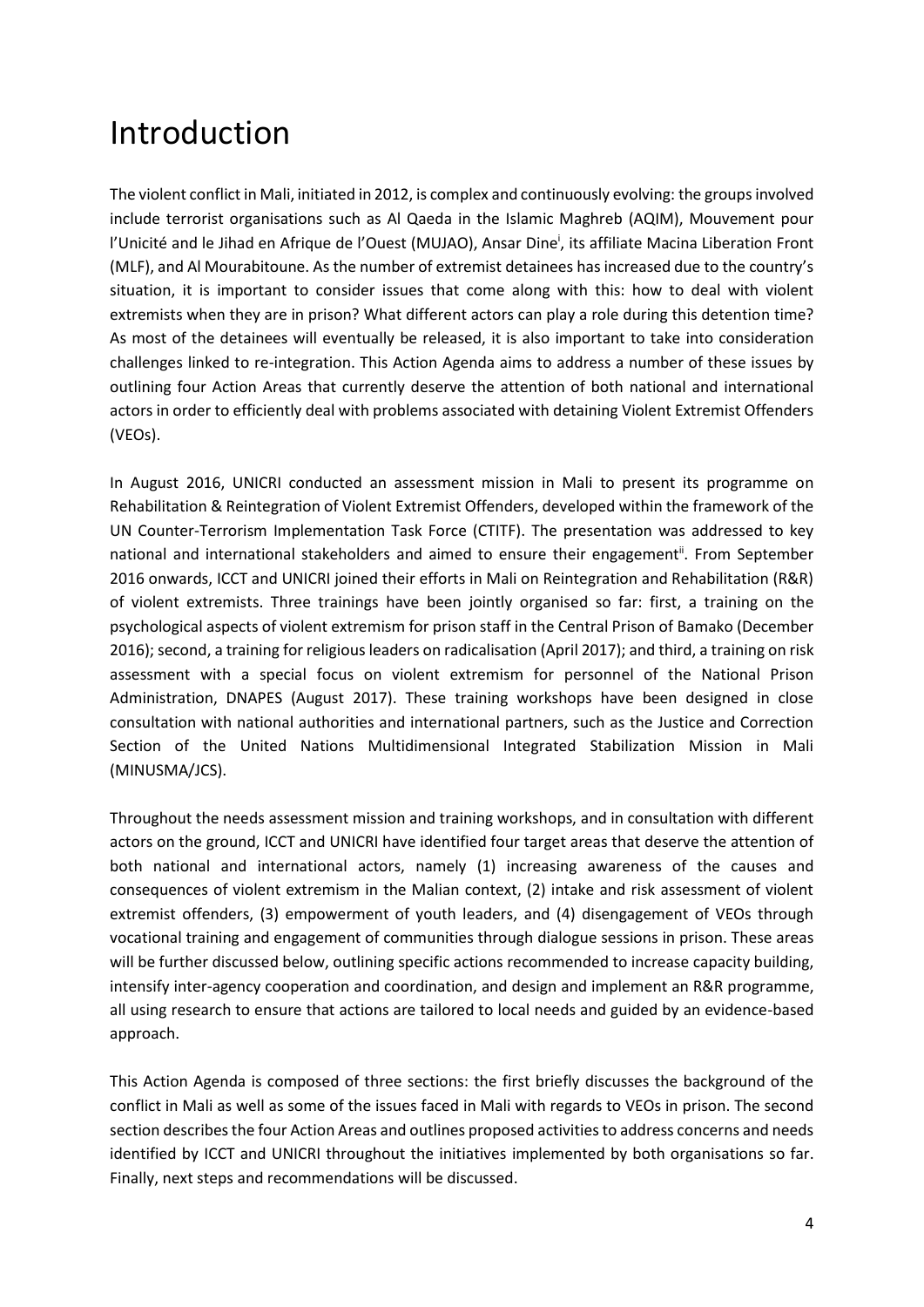# Methodology

The current Action Agenda is the result of the analysis of existing literature on the region and on the radicalisation process combined with data gathered during field research missions. The collection of primary data was conducted in the framework of a UNICRI project on "Strengthening National Capacities for Rehabilitation of Violent Extremist Offenders" and an ICCT project on "Development and Piloting of a Single-Country Training Course on Implementing the GCTF's Rome Memorandum on Good Practices for Rehabilitation and Reintegration", both funded by the United States Department of State. Primary data were collected through unstructured interviews with local, national and international actors, in-depth interviews conducted with inmates accused of terrorism-related offences and fieldnotes taken by the researchers during the stay in the country.

This Action Agenda is based on a unique set of data gathered by the ICCT-UNICRI research team over a one-year period. The data consists of primary sources, such as interviews with offenders charged with terrorist offenses, religious leaders, including imams from remote regions of the country, prison staff and government officials working within the field of terrorism and radicalisation and a range of international actors working in Mali, including the United Nations Multidimensional Integrated Stabilization Mission in Mali (MINUSMA), NGOs and embassies. On top of data gathered through interviews, various government documentations and policy plans from diverse actors have been analysed and combined to create a comprehensive and up to date overview of what is happening and what is needed in the country over the coming years.

# Background

Since 2012, Mali has been experiencing a violent conflict. The main terrorist groups active in the country are Al Qaeda in the Islamic Maghreb (AQIM), Mouvement pour l'Unicité and the Jihad enAfrique de l'Ouest (MUJAO), Ansar Dine<sup>iii</sup>, its affiliate Macina Liberation Front (MLF), and Al Mourabitoune. In March 2017, Ansar Dine, Al Mourabitoune, Katiba Ansar Dine Macina, and AQIM announced their alliance, under the guidance of Ag Ghali.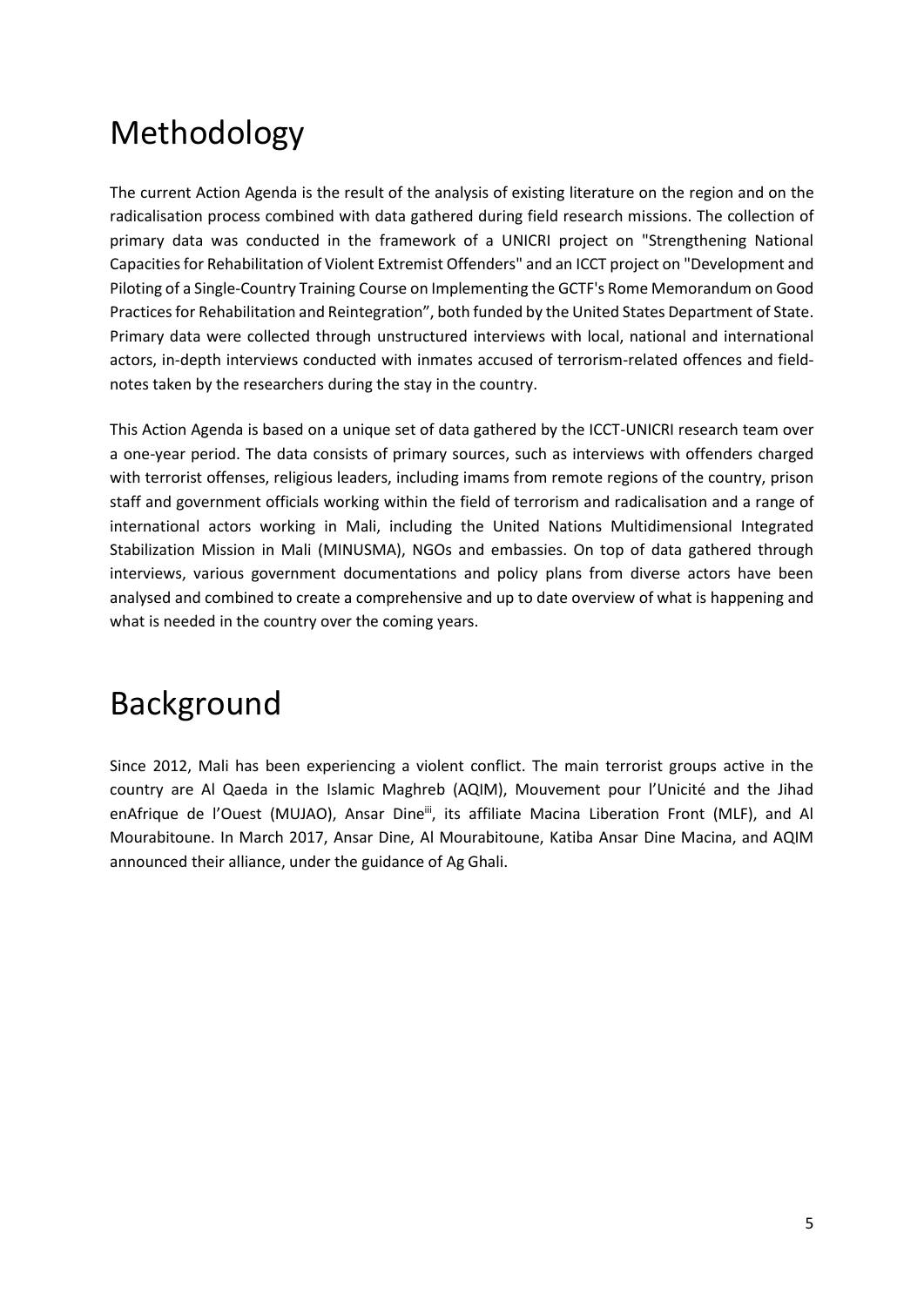

*Figure 1 - Overview of the different actors involved in the conflict (Source: Le Courrier du Maghreb et de l'Orient - 2016)*

The country also counts several self-defence and/or pro-governmental militias, of which some have joined the "Platform", a coalition of movements engaged in the peace process. Among the main actors of the platform are GATIA (Groupe Autodéfense Touareg Imghad et Alliés), CM-FPR (La Coordination des Mouvements et Front Patriotique de Résistance, including Ganda Koy, Ganda Izo and FLN-Forces de Libération des régions Nord du Mali), MAA (Mouvement Arabe de l'Azawad), MPSA (Mouvement Populaire pour le Salut de l'Azawad), FPA (Front Populaire de l'Azawad), and MDP (Mouvement pour la Défense de la Patrie). In the Coordination of the Movements for the Azawad (CMA), the main groups are MNLA (Mouvement National pour la Libération de l'Azawad), HCUA (Haut Conseil pour l'Unité de l'Azawad), a wing of the MAA, the CPA (Coalition du Peuple pour l'Azawad), and a section of the CM-FPR2 (Coordination des Mouvements et Front Patriotique de Résistance).

#### **Recent developments**

Stakeholders engaged during the assessment mission and ICCT/UNICRI's projects activities have identified the issue of returning foreign terrorist fighters as a major and pressing concern for the region. This becomes clearer by looking at the origin of the instability in the region. The conflict started in 2012 due to returning militias from the war in Libya after Gaddafi was defeated. Supported by Libyan and Malian arsenals, the separatist Tuareg rebels were able to oppose the Malian army in the north of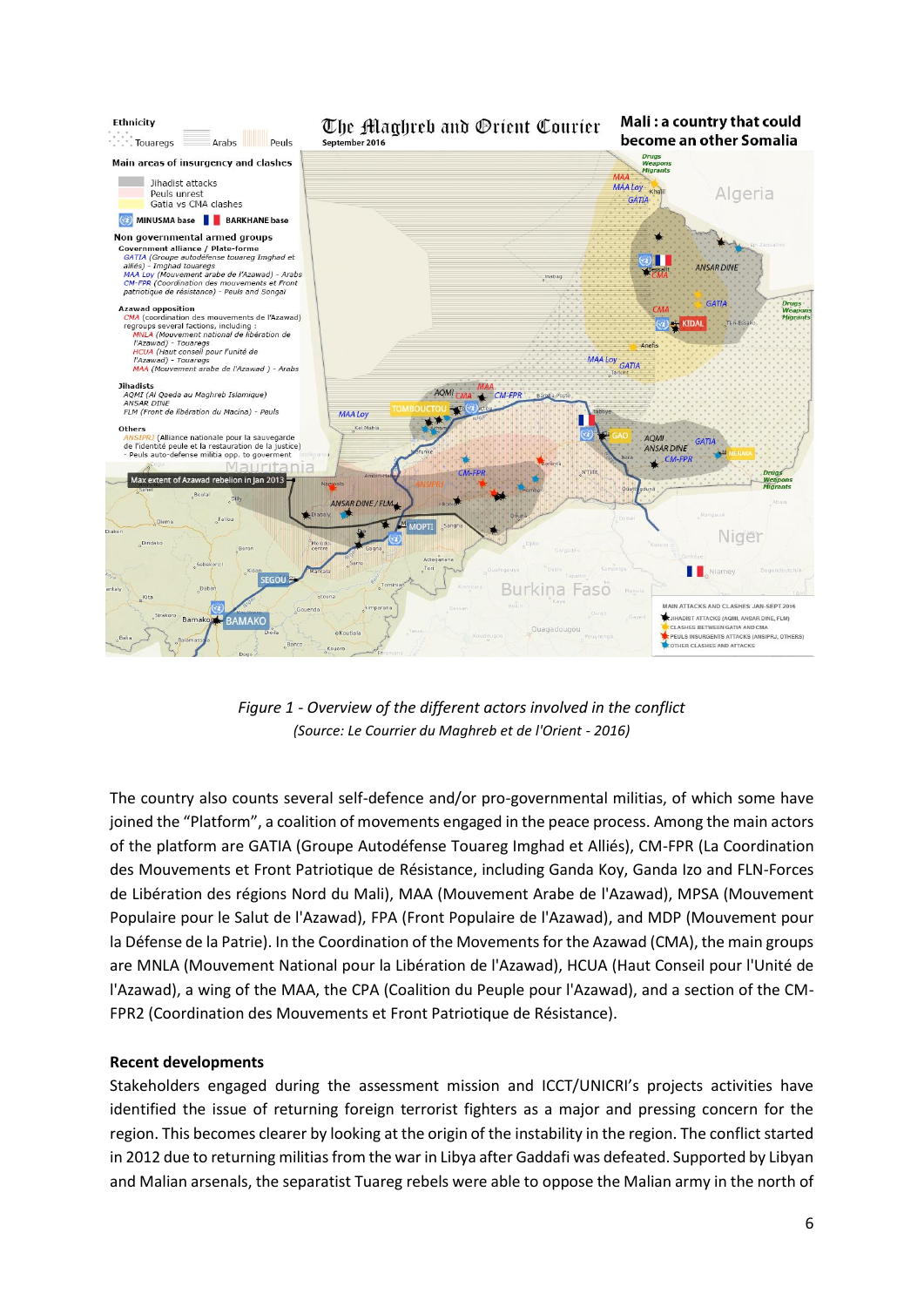the country. Meanwhile, also jihadist groups returning from the Algerian civil war established their bases in the region<sup>iv</sup>. With the knowledge that organisations such as Al Qaeda thrive in unstable, ungoverned areas, it is not hard to state that the return of foreign terrorist fighters will continue as long as the situation in northern Mali will remain the same<sup>y</sup>. More work is needed to ensure the appropriate laws are in place, capacities of the stakeholders involved are enhanced, and institutional approaches are developed to guide the full range of correctional and reintegration/rehabilitation interventions in Mali and the broader Sahel region. This should include consideration of how to address issues related to non-combatants, women and families returning with Foreign Terrorist Fighters (FTFs).

Furthermore, Mali has also been experiencing forms of collaborations between terrorism and organised crime: local and regional terrorist groups have embarked in various forms of trafficking, especially in smuggling of migrants and drug traffickingvi, while criminal groups have placed huge amounts of money in the northern part of the country through trafficking of drugs and weapons, smuggling of migrants and trafficking in persons to the Mediterranean<sup>vii</sup>. This issue is hard to tackle, also because it is linked to the informal economy that is part of the regional culture and customs: whole villages depend on the smuggling networks that have been there for centuriesvili ix. The level of complexity of the situation is well represented by Figure 2.



*Figure 2 - Trans-Sahara trafficking routes (Source: RHIPTO - Norwegian Center for Global Analyses - 2017)*

The complexity of the conflict in Mali is thus intrinsically linked to the history of the region, the socioeconomic vulnerabilities as well as to identity strains. In 2013, France intervened in the conflict with the so-called Operation Serval and, later that year, the international peacekeeping mission MINUSMA started and is still running in Mali. In 2014, Operation Barkhane was launched, with deployment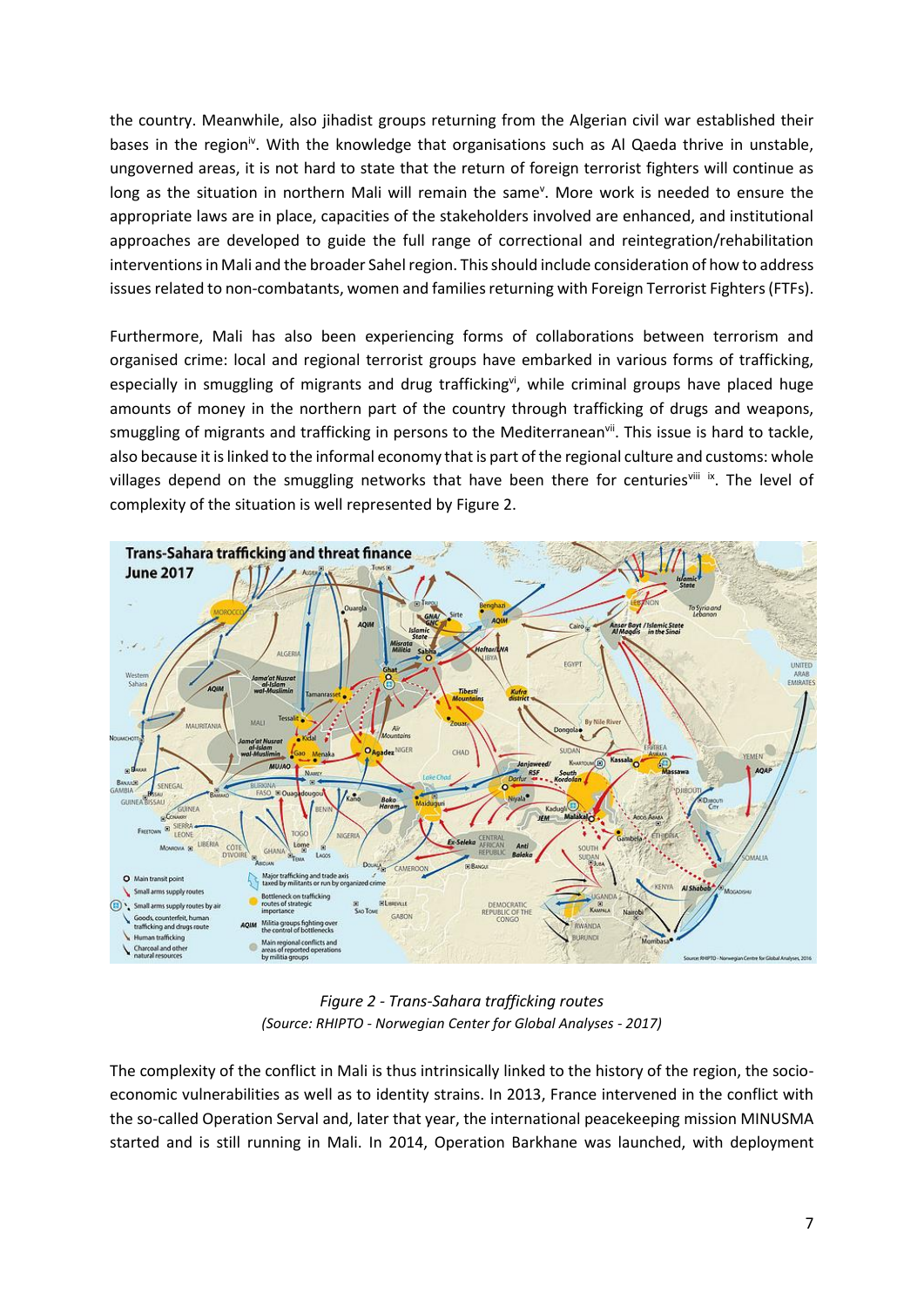targeting Chad, Burkina Faso, Mali, Mauritania and Niger. More recently, during the G5 Sahel meeting of July 2017, the creation of a regional counter-terrorism force was discussed.

As part of counter-terrorism efforts brought forward by both national authorities and international partners, many individuals have been arrested and accused of terrorism-related charges since the beginning of the conflict. According to the US State Department, approximately 500 individuals were arrested in 2015 alone in connection to the conflict<sup>x</sup>. In May 2016, it was reported that, from the beginning of the year, 103 people had already been arrested on terrorism-related charges<sup>xi</sup>. Within the Malian legal framework, terrorism-related offences and sanctions are defined by law n. 08-025 of 23 July 2008, while law n. 062 of 30 December 2010 defines the fight against terrorism financing and law n. 016 of 21 May 2013 modifies the duration of police custody and other procedures for suspected terrorism acts. Terrorism and/or transnational crimes in Mali are dealt by an *ad hoc* institution, the *Pôle Judiciaire Spécialisé dans la Lutte Contre le Terrorisme et la Criminalité Transnationale* (specialised judiciary division for the fight against terrorism and transnational crime), established in 2013. Despite the creation of this specialised division, the judiciary still struggles in adequately processing court cases and hundreds of detainees are awaiting trial whilst being held in pre-trial detention, thus causing prison overcrowding<sup>xii</sup>. Main challenges for the judiciary are a lack of training in investigative techniques, a lack of experience in terrorism trials<sup>xiii</sup> as well as limited financial and human resources and difficulties in gathering evidence in conflict areas.

As the US State Department reported in 2015, a comprehensive Counter Violent Extremism (CVE) strategy is missing in Mali, although efforts are made at delegitimising violent ideologies as well as increasing social cohesion. The Ministry of Religious Affairs and Faith, for instance, has been working with different religious associations on promoting dialogue and addressing radicalisation, despite the difficulties brought by the lack of control the national government has over the North of Malixiv, and has been leading an intra-ministerial coordination effort to develop a national counter-terrorism strategy.

# Action Areas

This Action Agenda identifies four main target areas for future action, namely (1) increasing awareness of the causes and consequences of violent extremism in the Malian context, (2) intake and risk assessment of violent extremist offenders, (3) empowerment of youth leaders, and (4) disengagement of VEOs through vocational training and engagement of communities through dialogue sessions in prison. For each of these areas, a short description of the current situation will be provided, followed by number of concrete local entry points and recommendations for the involvement of actors and resources. These recommendations are also tied to the broader policy framework for the Sahel region, as laid out in – among others – the UN Global Counter-Terrorism Strategy, the UN Plan of Action on Countering Violent Extremism, the Global Counterterrorism Forum (GCTF) strategic goals as defined in the Rabat Memorandum of Good Practices for Effective Counterterrorism Practice in the Criminal Justice Sector, the five priority areas of the GCTF Sahel Working Group, the Department of State and USAID Joint Strategy on Countering Violent Extremism, the US Department of State Regional Strategic Initiative (RSI), specifically countering terrorist safe havens, the Trans-Sahara Counterterrorism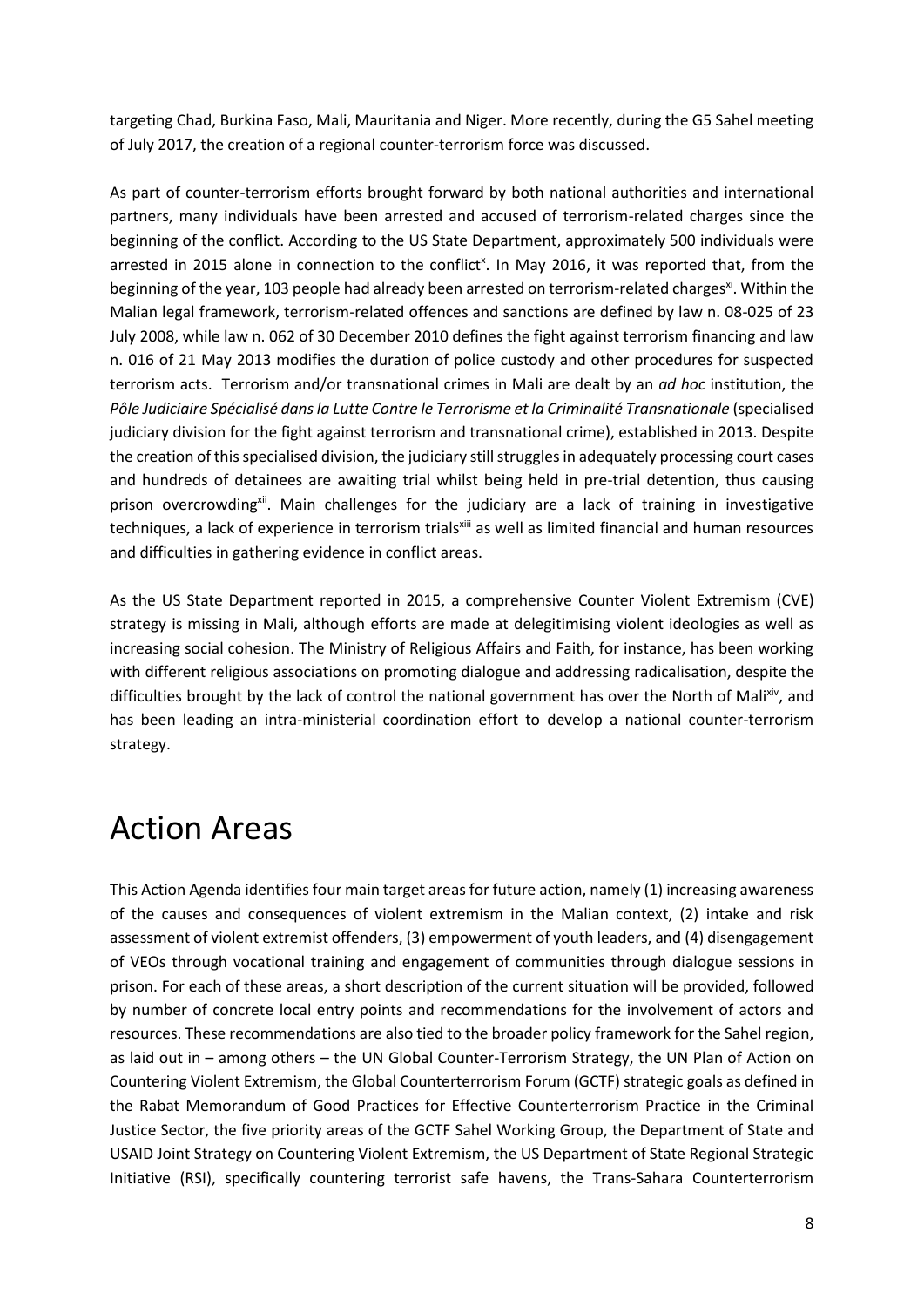Partnership (TSCTP), a multifaceted, multi-year strategy implemented jointly by US State, USAID and the US Department of Defense (DoD), the European Union External Action Service's Strategy for Security and Development in the Sahel and the the Economic Community of West African States (ECOWAS) Counterterrorism Strategy and Implementation Plan.

This Action Agenda recognises that mutual legal assistance in the area of intelligence, investigation, prosecution and counter-terrorism operations is an absolute necessity to meet the shortfall and disparities in capabilities of the agencies involved in Mali, both on the national as well as on the international community level.

The activities proposed below to address the four main target areas are organised across four strategic objectives. The first strategic objective is capacity building of the Malian criminal justice sector through training in the Malian prison context. The second strategic objective is to establish networks and foster interagency cooperation. As a third goal, the proposed actions aim to work toward the design and institutionalisation of an overall R&R framework in Mali. Finally, ICCT and UNICRI advocate for a research-based, policy-oriented approach through incorporating a research component throughout all proposed activities, to strengthen the evidence-based approach and enable effective monitoring and evaluation of the individual action components.

|                          | <b>Key areas</b>   Increasing Awareness of | Intake and Risk        | Empowerment of | Disengagement of VEOs          |
|--------------------------|--------------------------------------------|------------------------|----------------|--------------------------------|
|                          | the Causes and                             | Assessment of          | Youth Leaders  | through Vocational Training    |
|                          | Consequences of                            | <b>VEO<sub>S</sub></b> |                | and Engagement of              |
| Strategic priorities     | Violent Extremism in the                   |                        |                | <b>Communities in Dialogue</b> |
| Capacity building        |                                            |                        |                |                                |
| Interagency cooperation  |                                            |                        |                |                                |
| <b>R&amp;R</b> framework |                                            |                        |                |                                |
| Research base            |                                            |                        |                |                                |

*Table 1 - Key areas and strategic priorities*

### 1. Increasing Awareness of the Causes and Consequences of Violent Extremism in the Malian Context

#### **Current situation**

Since 2012, Mali has experienced an unprecedented security situation, resulting in occupation of Northern regions by various violent extremist groups. With the assistance of operation Serval and operation Barkhane, many individuals have been arrested in the North and have been transported to Bamako for judgment. Pre-trial detention for terrorism-related offences is usually observed either in Bamako or in Koulikoro. The Malian Prison Administration Directorate recognises the need to train prison staff to deal with violent extremist offenders in prison, also to prevent (further) radicalisation in prisons.

#### **Gaps**

There is a lack of general understanding of what violent extremism is and how the process of radicalisation occurs in the Malian context among those responsible for designing and implementing rehabilitation programmes of violent extremists. More specifically, there is the need to identify and address the factors that contribute to radicalisation, especially from a psychological perspective: why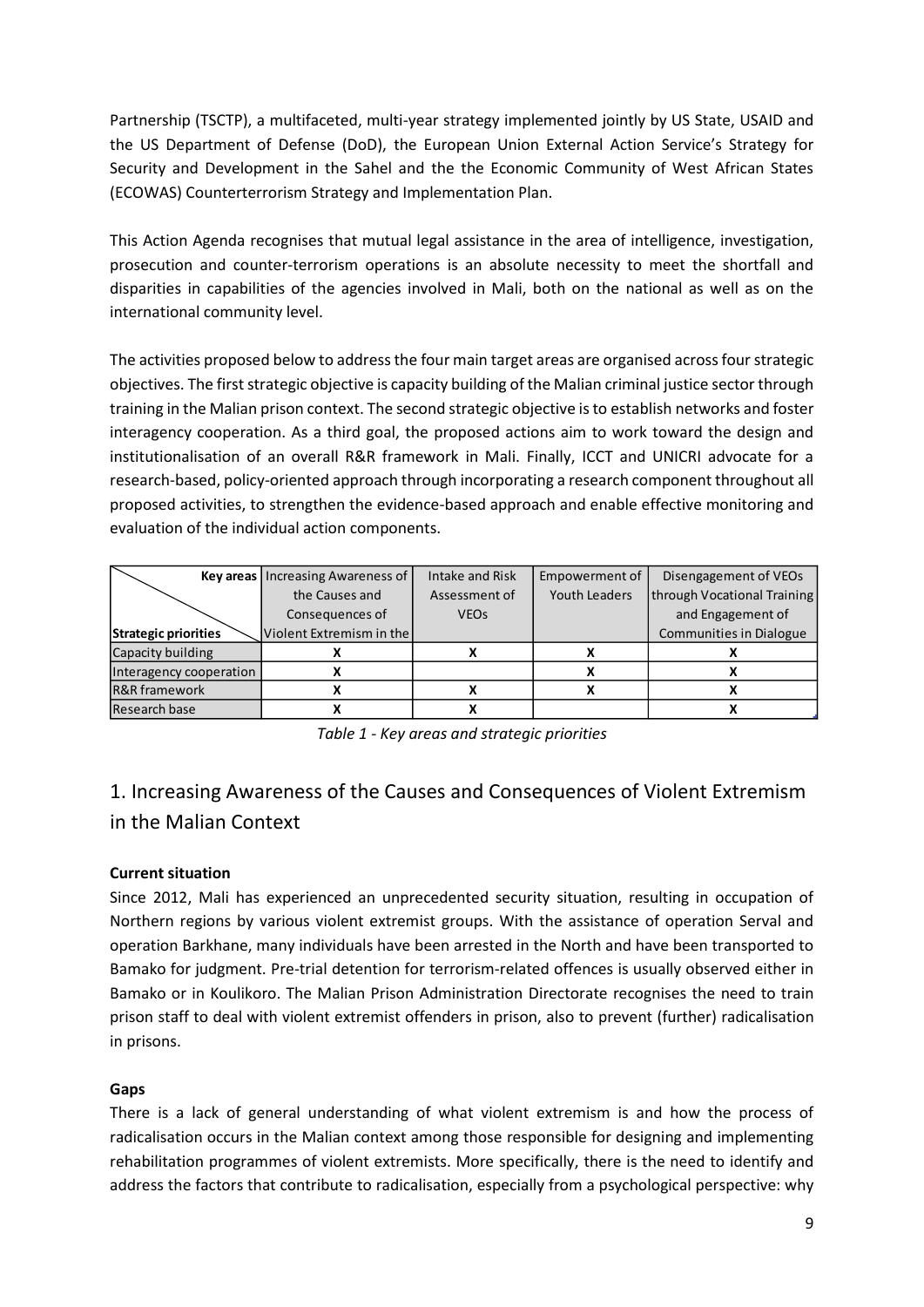do individuals become vulnerable to extremist narratives? What are country-specific circumstances that have an influence on the radicalisation process? What role does the prison context play? A lack of scientific data has been identified, especially with reference to the conducive factors as well as on the effectiveness of rehabilitation initiatives. Not only those responsible for implementing and designing rehabilitation programmes, but also prison staff in direct contact with the VEOs present some lacunae with reference to a general understanding of violent extremism.

ICCT and UNICRI have already started training prison personnel in order to raise awareness among prison staff in what their role can be in the rehabilitation process. Next to that, proper consideration should be given to the fact that guards are constantly exposed to the underlying psychological and sociological factors that drive VEOs to their extremist views and might become more vulnerable themselves.

#### **Ongoing activities**

ICCT and UNICRI, with the support of MINUSMA/JCS, have organised the following training sessions:

- Psychological training for prison personnel dealing with VEOs in the Central Prison of Bamako (held in Bamako, Mali in December 2016)
- Training on radicalisation for religious leaders (held in Bamako, Mali in April 2017)
- Training on risk-assessment with a special focus on radicalisation risks (held in Bamako, Mali in August 2017)

In addition, a local psychiatrist has been recruited to provide psychological counseling to VEOs and support to prison personnel in Bamako Central Prison from December 2016 to March 2017.

#### **Recommended activities**

Not only awareness and capacity among prison personnel needs to be enhanced. An important starting point for effective rehabilitation and reintegration efforts is provided by good standards and practices in the prison. Human rights need to be protected, a clear legal basis and a procedural framework have to be the structure within a prison. The internal environment of the prison needs to be a safe and structured place in which the responsibilities and roles of institutions, agencies, prison staff and prisoners are clearly defined<sup>xy</sup>. Through this solid basis, the development of a strong judicial rehabilitation and reintegration policy can be created.

First, UNICRI and ICCT recommend organising specific training for prison staff focusing on good practices and ethical standards in prison, based on the Rome Memorandum and the Mandela Rules.

Second, mid-level and senior policymakers within the Ministry of Justice should receive training focused on increasing their awareness of the factors contributing to the engagement in violent extremism in general, and the effect of prison settings in particular.

Third, to enhance cooperation between the judiciary and those who have to implement their decisions, a joint training session should be organised bringing together representatives of the public prosecutor's office, judges, and prison staff to identify challenges and explore potential avenues for improved cooperation.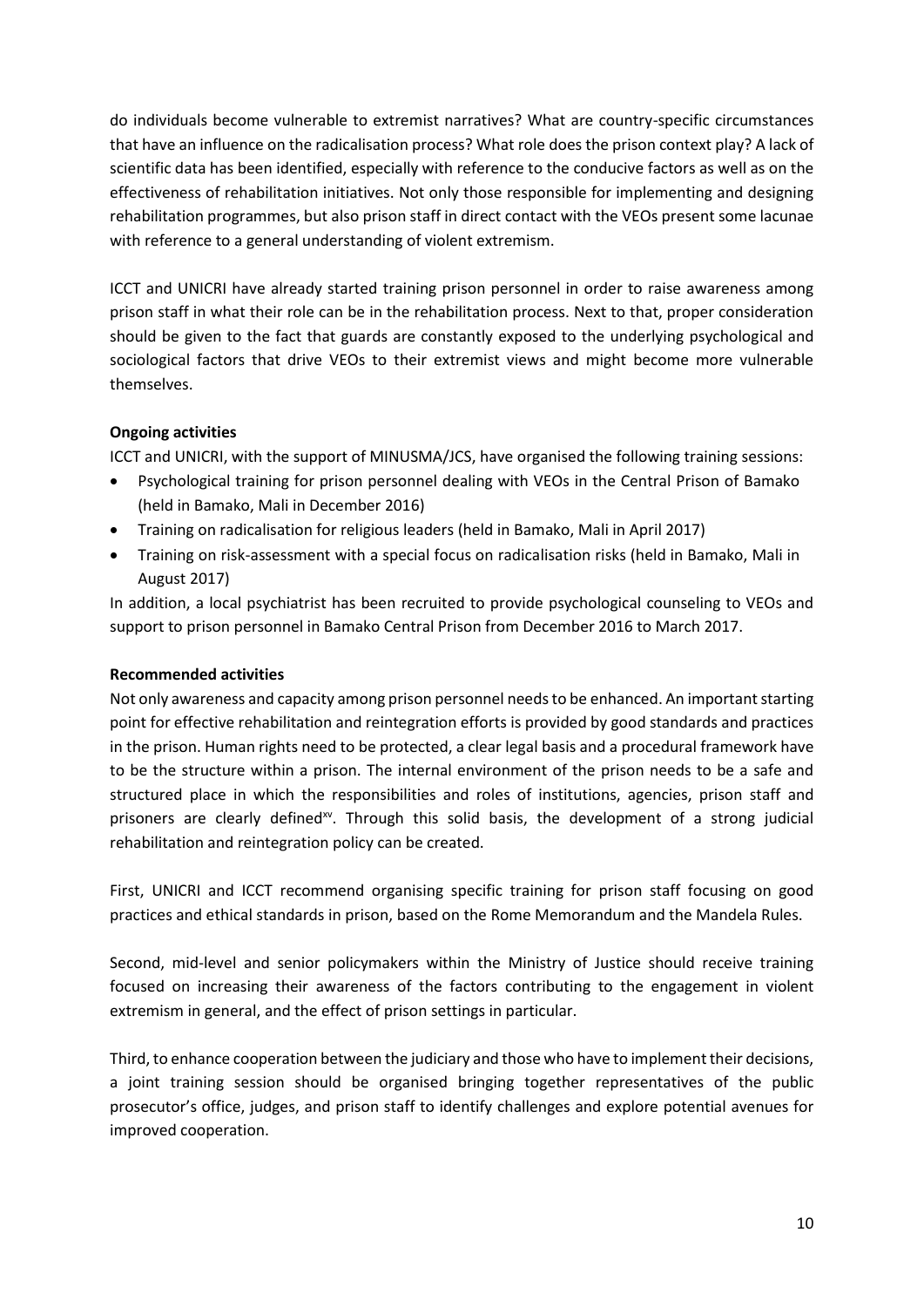Finally, police and military forces performing arrests of suspected terrorists would benefit from training on the collection of evidence that is necessary for the creating of terrorist-related judicial cases, thus helping the work of the *Pôle Judiciaire Spécialisé dans la Lutte Contre le Terrorisme et la Criminalité Transnationale* in its investigative tasks.

#### **Local entry points**

Participants of the December 2016 and August 2017 training sessions strongly emphasised that capacity building in the field of legal and judicial cooperation were urgently required in numerous areas related to combating terrorism and that this should be considered as one of the highest priorities for the countries of the region. They also stressed that financial and technical support for such activities was essential. Furthermore, any work related to increasing the awareness of violent extremism, its causes and consequences in the local context should build on and incorporate the knowledge that has already been gathered by actors such as ICCT and UNICRI as well as MINUSMA/Human Rights, and ongoing training activities performed by MINUSMA/Justice and Corrections Sector (JCS), DNAPES and other national and international actors.

### 2. Intake and Risk Assessment

#### **Current situation**

Although the Malian prison system currently lacks standardised risk assessment procedures to determine the level of radicalisation of VEOs, an evaluation of the incoming inmate is performed on the basis of the charge, the case file and based on the assessment of key actors in the prison system (including the warden, the head of security, social workers and - if deemed necessary - a medical doctor).

The process that VEOs experience from the start of their incarceration to their release requires fundamental improvements at different stages, according to stakeholders both at the policy level as well as according to those who have to implement these procedures. The figure below provides an overview of the intake and risk assessment procedure at Bamako's main prison, *Maison Central d'Arrêt*  (MCA)*,* and exemplifies the current standard procedures. Challenges that prison personnel face are depicted in the picture below per each phase of the process.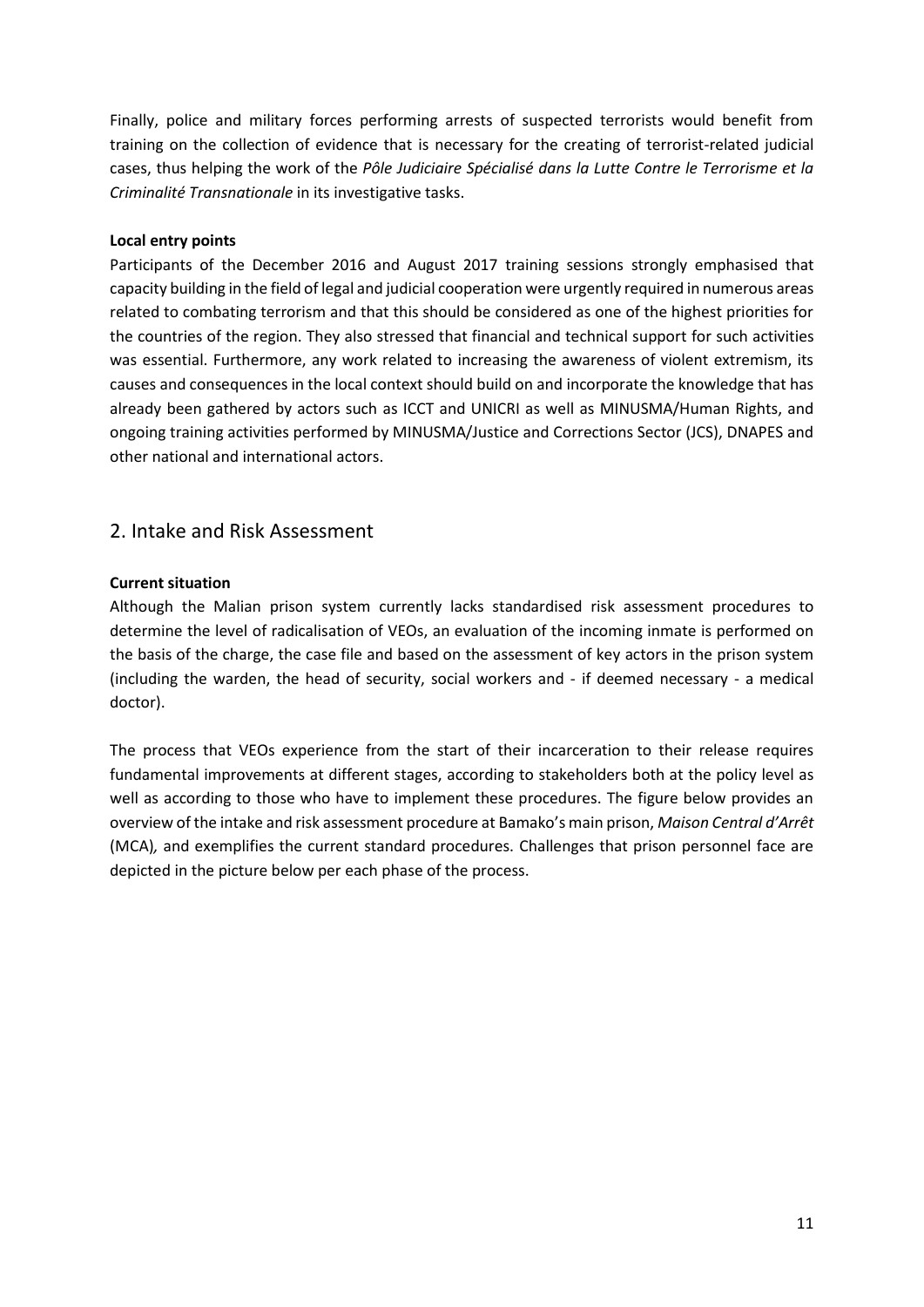

*Figure 3 – the Intake and Risk Assessment Process in MCA (Source: Data collected and analysed during training sessions by UNICRI and ICCT)*

#### **Gaps**

It is of vital importance to start the incarceration process of any detainee, especially VEOs, with proper intake and risk assessment procedures for two reasons. First of all, prison authorities need to assess the degree of radicalisation of an individual in order to determine the potential risk they pose to other prisoners, to prison personnel and to society at large, and second, the outcome of the risk assessment should provide a starting point for a targeted intervention strategy and identify 'hooks' for interventions. In the context of violent extremism, risk is defined as the likelihood that a given individual will commit to a violent ideology and will be prepared to act on its behalf (commit acts of violence on her or his own, help in the planning of such acts or recruit others to the ranks of an extremist organisation).

Assessing such risk is of considerable importance and can serve several important purposes. For instance, individuals who are arrested under suspicion of terrorism may need to be appropriately classified at intake both regarding the security risk they pose, and how they should be treated while in prison (e.g. with whom they should be placed in the prison setting). Release decisions, too, should be critically based on a determination of the risk a given individual would pose on re-entering society. To that end, there is a need for a review of current risk assessment tools that are being used in detention settings. Furthermore, an appropriate methodology should be selected and tailored to the local context. This should include the development of relevant risk indicators by prison staff and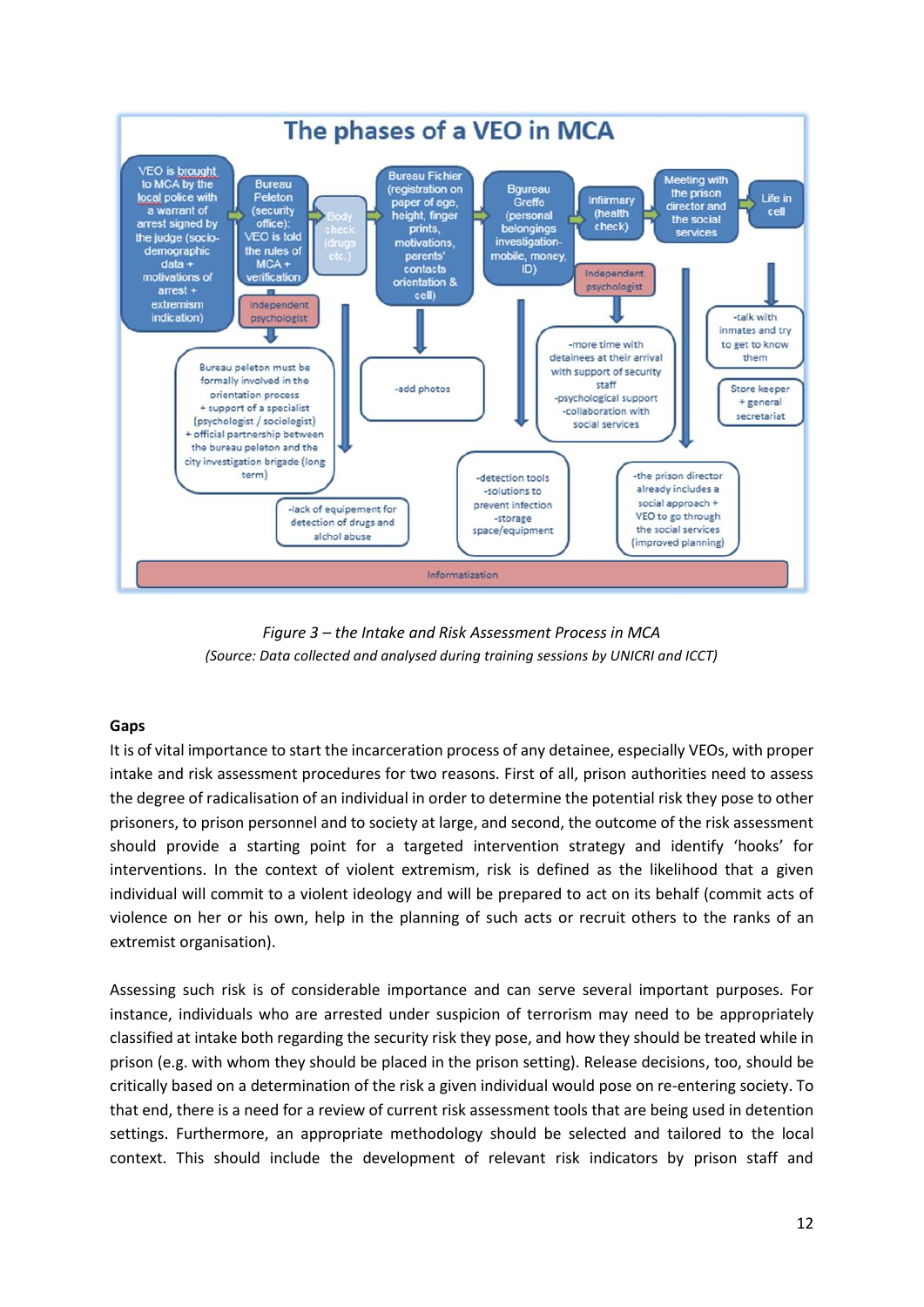psychologists – as well as a procedure determining how interventions will be connected to the outcomes of the risk assessment.

#### **Ongoing activities**

ICCT and UNICRI have organised an intake and risk assessment training for prison personnel dealing with VEOs in the Central Prison of Bamako (MCA), held in Bamako in August 2017, bringing together prison staff from MCA and Koulikouro prison as well as participants from the special judiciary assigned to dealing with VEOs. In doing so, ICCT and UNICRI have built on earlier training sessions provided by the Bureau of International Narcotics and Law Enforcement Affairs (INL) of the US State Department, which organised two training sessions on security classification, including the classification of the inmates as well as of the prison facilities. These trainings focused on producing simple forms to do at least a basic assessment on the basis of information that can be gathered on inmates.

#### **Recommended activities**

Risk assessment is a dynamic process strictly linked to the specific context and environment in which the tool is administered. As a matter of fact, a risk assessment tool shall take into consideration contextual aspects, socio-political factors as well as historical and behavioural elements. Inputs collected so far by ICCT, UNICRI, INL and other actors in the Malian penitentiary sector should be consolidated, in close collaboration with the National Prison Administration (DNAPES), to design and implement a risk assessment tool tailored to the Malian penitentiary context.

In addition, prison personnel should be equipped with necessary skills and knowledge on how to administer the tool and benefit the most from its implementation. This capacity building process would reduce the potential stress and frustrations linked to the complex task of evaluating risks of radicalisation and may be supported by a verification procedure to further strengthen the risk assessment cycle.

#### **Local entry points**

The capacities of prison personnel can be strengthened in two ways: first of all in terms of increasing the number of staff, and second with reference to acquiring specialised knowledge of risk assessment for violent extremism. DNAPES has already expressed interest in enhancing the capacities of its staff in risk assessment and ICCT and UNICRI have organised a first intake and risk assessment workshop to DNAPES personnel in August 2017. During the previous training sessions, prison personnel, senior policy makers and religious leaders have all been asked to identify indicators of violent extremism in the Malian prison context: these inputs have been used as a basis for the discussion during the risk assessment workshop, with the aim of tailoring existing risk assessment methodologies to the Malian context. As the topic of risk assessment with a specific focus on violent extremism and identification of risks of radicalisation is complex and multifaceted, further training and capacity building is required and should draw from different disciplines and sectors.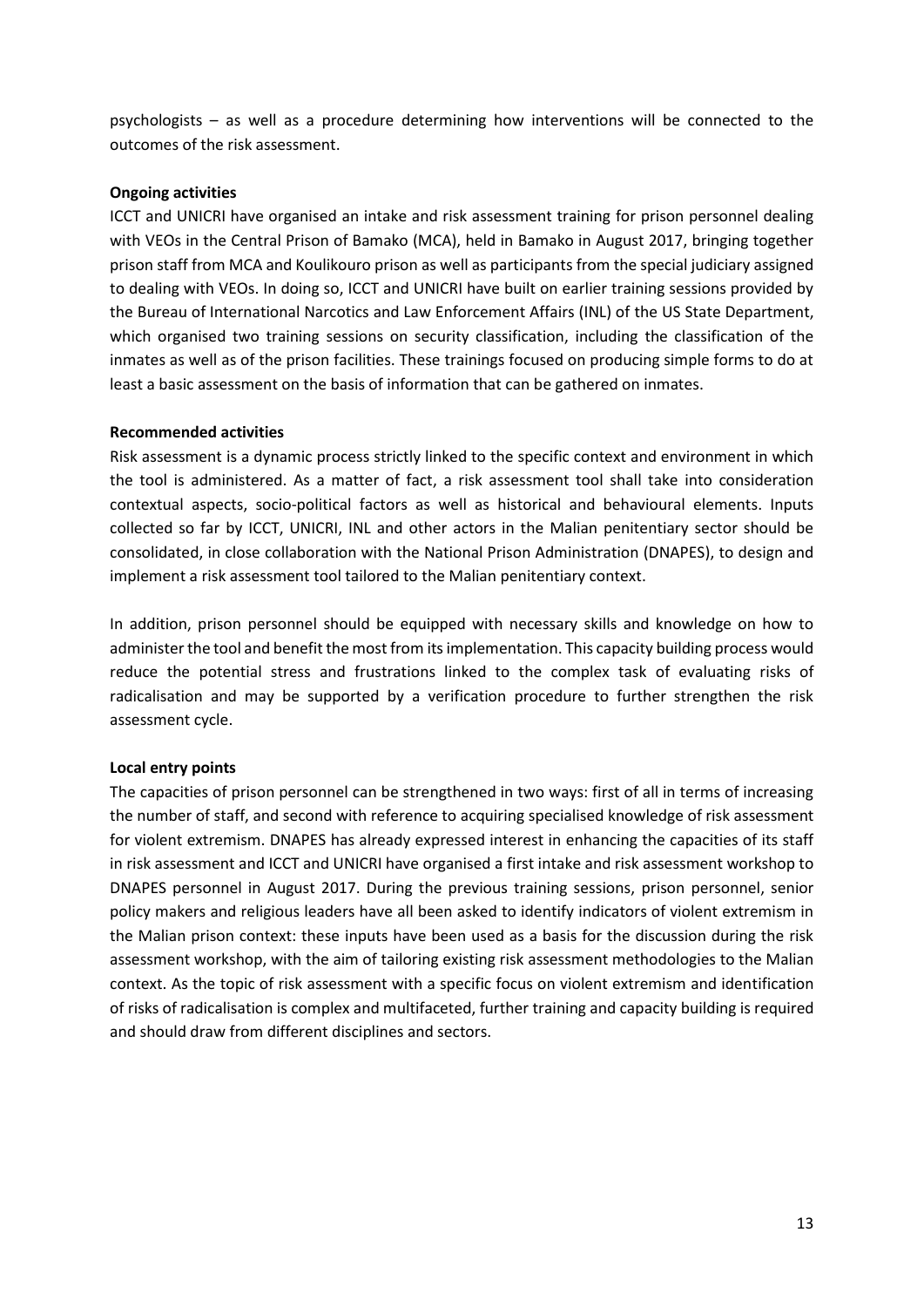### 3. Empowerment of Youth Leaders

#### **Current situation**

Young people represent a crucial actor to be taken into consideration when talking about violent extremism, both in their role as victims as well as perpetrators. Youth is increasingly engaged by terrorist groups at various levels and in different regions: as the rate of youth is high in Africa, along with other challenges, young African people are exposed to a serious situation of vulnerability<sup>xvi</sup>.

Youth leaders play an important role in Malian society and their engagement in spreading a tolerant and peaceful message is essential in order to prevent and halt radicalisation in the country, especially to build a more resilient generation. The Ministry of Religious Affairs and Faith has been tasked to work with the High Islamic Council as well as with all the religious organisations in the country to promote dialogue and a peaceful religious message amongst youths in the country. The key role of the Ministry of Religious Affairs is shown by the recent decision to appoint this Ministry as the leader of the interministerial working group in charge of developing a national strategy to counter and prevent extremism.

#### **Gaps**

Although the Ministry of Religious Affairs and Faith is devoting considerable efforts to enhancing coordination among local youth leaders, some challenges have been raised. Due to the conflict in the north, in certain areas of the country it is hard to prevent local radicalised imams from spreading messages that fuel the violent extremism narrative. A national coordination mechanism would be helpful in this regard. Furthermore, moderate religious leaders often lack knowledge of violent extremism and how it can be identified as well as how to exploit innovative technology to spread their positive/constructive message (i.e. social media) among the younger generations.

Specifically in the prison context, where a considerable number of the VEOs are below thirty years old, stakeholders indicated that a lack of knowledge of the local languages provides a barrier for prison staff to adequately monitor religious discourse and assess the content of the religious services delivered in prison. Many detainees charged with terrorist-related crimes come from the rural northern regions of Mali and often speak different ethnic dialects and languages of the region of origin. As a result, prison staff indicated the need for language courses for prison staff as well as for proper vetting procedures to be elaborated in close collaboration with the Ministry of Religious Affairs and Faith: these measures would enable effective communications monitoring.

#### **Ongoing activities**

ICCT and UNICRI have been in contact with the Mercy Corps and Think Peace Mali, two NGOs that have done considerable research in the field of youth and juvenile engagement in non-state actors, armed, rebel and terrorist groups. Additionally, ICCT and UNICRI connected to the United Nations University (UNU), which is currently undertaking research on children and extreme violence, encompassing both qualitative and quantitative research, in a range of countries, including Mali. Together, the data shared through these connections provide important insights as to how youths become recruited or decide to engage in violent (extremist) groups. Finally, ICCT and UNICRI have been in contact with the Embassy of the Kingdom of the Netherlands in Bamako, Mali, which has launched a youth empowerment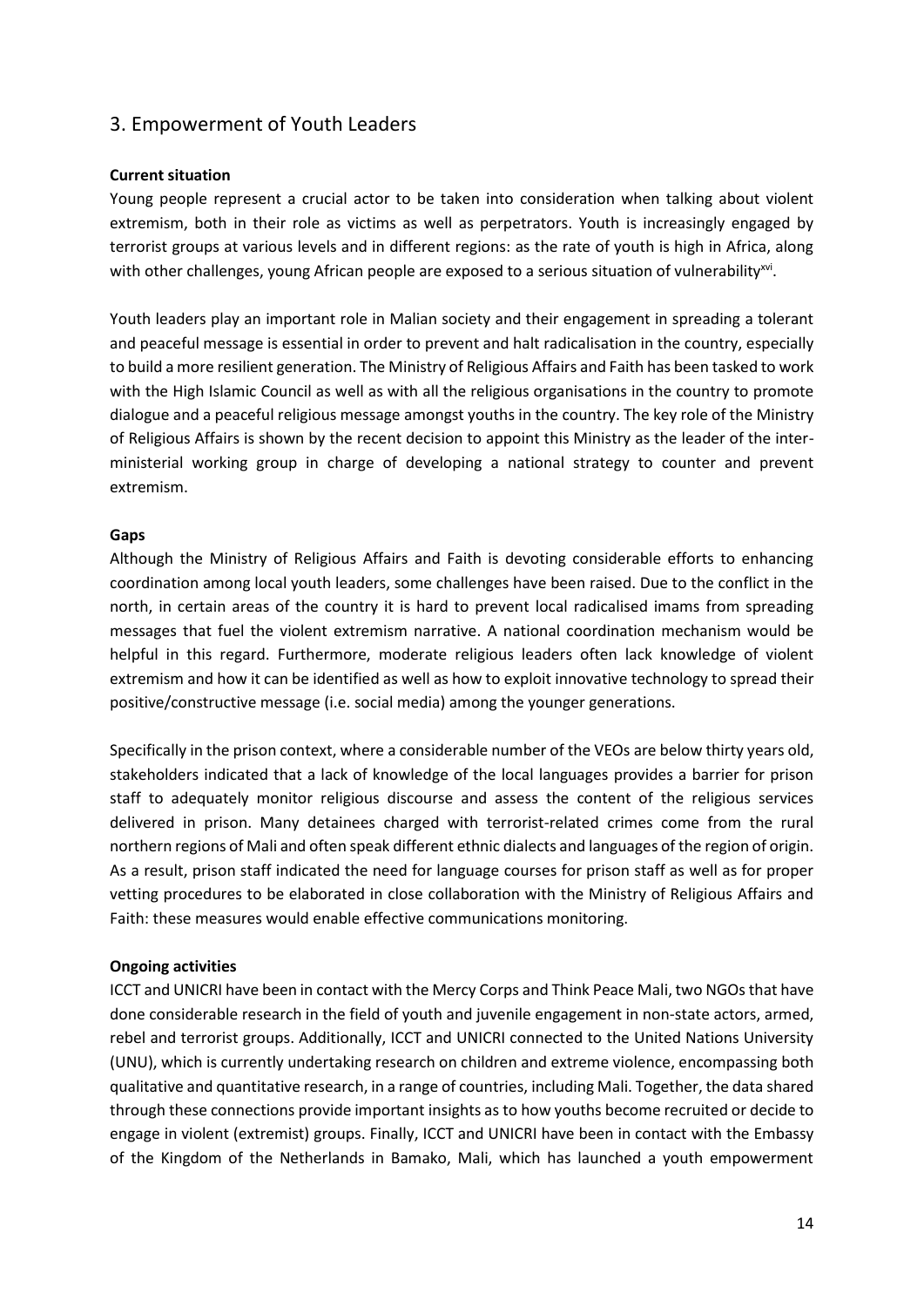initiative, with the aim of enhancing youth engagement in the political dynamics and decisional process at municipal level.

#### **Recommended activities**

Youth radicalisation represents a serious challenge in Preventing and Countering Violent Extremism (PVE/CVE). Young people are subject to the influence of a broad range of factors, ranging from quest for significance to economical needs and political dynamics. At the same time, young leaders can play a crucial role in preventing and countering radicalisation if provided with necessary tools and support.

Young leaders, with the support of dedicated experts and the endorsement of local and national authorities, can develop and spread tailored information and awareness raising material that are targeted to a young audience. Also, youth engagement in politics and in spreading a peaceful religious message may provide concrete examples of possible alternative paths for people at risk of radicalisation.

#### **Local entry points**

Youth empowerment efforts should reflect the needs and the contextual situation assessed by previous research and studies conducted by Mercy Corps and Think Peace Mali. In addition, current initiatives and projects in this sector, such as the initiative promoted by the Embassy of the Kingdom of the Netherlands in Bamako, shall be taken into account and serve as a basis for the development of further actions in order to maximise efforts and minimise duplication. Another example of an existing entry point is represented by the comprehensive and multi-sectorial plan of action to prevent radicalisation in Mali, developed by the Ministry of Religious Affairs and Faith, in which youths play a prominent role and which envisages five strategic axes, namely awareness raising; promotion of an intra-religious dialogue; training and capacity building of key actors; enhancement of social national cohesion; and research, monitoring and evaluation efforts to ensure efficaciousness.

The plan of action fully addresses the needs identified in the country and requires supports in terms of specialised expertise, devoted personnel and adequate financial resources. Therefore, the analysis and action plan elaborated by the Ministry of Religious Affairs and Faith provide the best starting point for devising strategies to address violent extremism and the role of youth leaders in that regard.

### 4. Disengagement of VEOs through Vocational Training and Engagement of Communities through Dialogue Sessions in Prison

#### **Current situation**

**.** 

Generally speaking, accused terrorists in Mali are either housed in *Maison Centrale d'Arrêt* (MCA) or in the prison of Koulikoro. MCA houses approximately 1500 inmates, of which approximately 3,5% violent extremist offenders, namely inmates who have been incarcerated based on terrorism-related charges and that are either convicted (the minority) or in pre-trial detention<sup>1</sup>. ICCT and UNICRI staff have been conducting in-depth interviews with these inmates in MCA since December 2016 to identify

<sup>&</sup>lt;sup>1</sup>The number is constantly changing and this percentage represents the average of the VEOs in MCA during the period of implementation of UNICRI/ICCT project (August 2016-August 2017)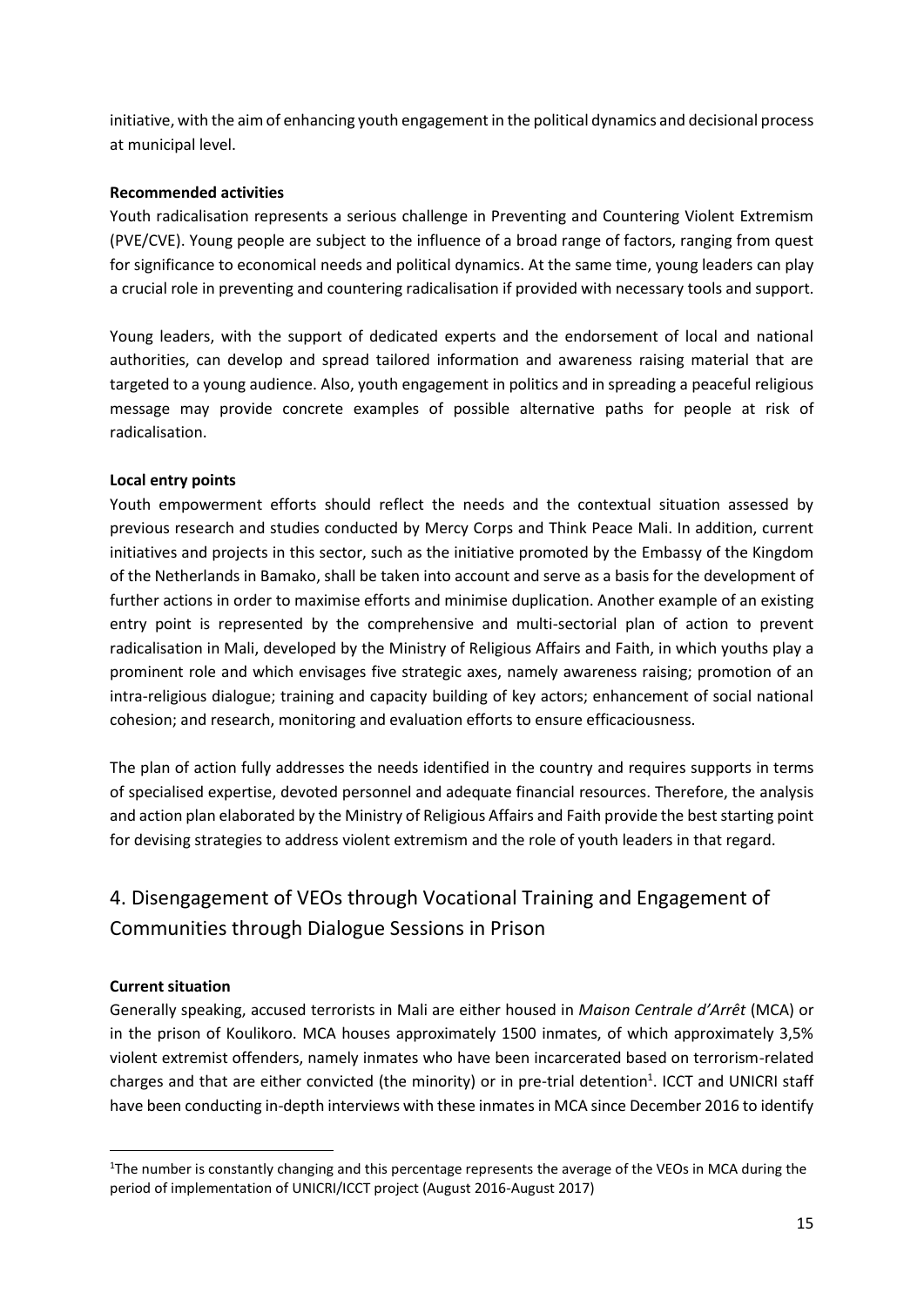and assess patterns of radicalisation before incarceration and risks of radicalisation within the prison settings. One of the main findings is the fact that many of the VEOs are incarcerated thousands of miles away from their families and communities and, as a result, the majority of them do not receive visitors. This aspect is crucial as families, peers and communities play a fundamental role in the rehabilitation process and their support is essential for the re-entry phase to avoid stigmatisation and prevent recidivism.

#### **Gaps**

The interviews with inmates demonstrate a lack of targeted activities for VEOs and/or inmates charged with terrorism in pre-trial detention. Regarding daily life in prison, a common aspect underlined by all of the inmates is the lack of any kind of activity, training or occupation, resulting in feelings of boredom, neglect, uselessness and depression. All participants provide a variation of the following activities when asked about their daily routine: sleeping, waking up, eating, praying, washing, listening to the radio, walking around and – dependent on the availability of books – a bit of reading. The participants do not have access to the mosque but pray in their cell and some inmates receive French books from religious entities upon request. Some interviewees strongly emphasized that there is lack of space for any kind of physical activity (i.e. walk, run, etc.).

Since all (suspected) VEOs are incarcerated together and share cells with 3-5 people, there is a large variety of ethnic backgrounds within the prison facility. The majority of the inmates are from the North, thus their families and community members are often unable to visit. Organising dialogue sessions with community leaders or representatives would facilitate a focus on reconciliation, common goal building and focusing inmates on their future lives after prison. These sessions would be beneficial to maintain and/or improve relations with families and communities, bridge the divide between ethnic and religious groups and reduce the risk of recidivism, as stated by one of the interviewees. Prison staff and policymakers underlined these findings during the assessment mission.

#### **Ongoing activities**

ICCT and UNICRI would like to conduct a first dialogue session for VEOs in Bamako – specifically aimed at enabling dialogue with participation of community leaders within a secure environment where inmates charged with terrorism-related crimes can participate. The session is projected to take place late 2017 and, if successful, recommendations will be elaborated for the attention of the prison authorities to integrate such activities into the daily routine of the management of violent extremist offenders.

#### **Recommended activities**

Disengagement of suspected terrorists in prison requires a multi-level approach aimed at countering radicalisation in the penitentiary context and at preventing recidivism after release. Several studies and strategic documents underline the notion of focusing on fostering the skills of inmates to better equip them for re-entry into society. As the Rome Memorandum notes: "To successfully reintegrate into society, it is critically important that the inmate be employable and able to support his or her family. Employment can reduce the need and the appeal to re-join a terrorist group and can facilitate the former inmates' reintegration into society." In addition to vocational training for inmates, community engagement also represents a strong tool and strategy to foster social cohesion and prevent radicalisation.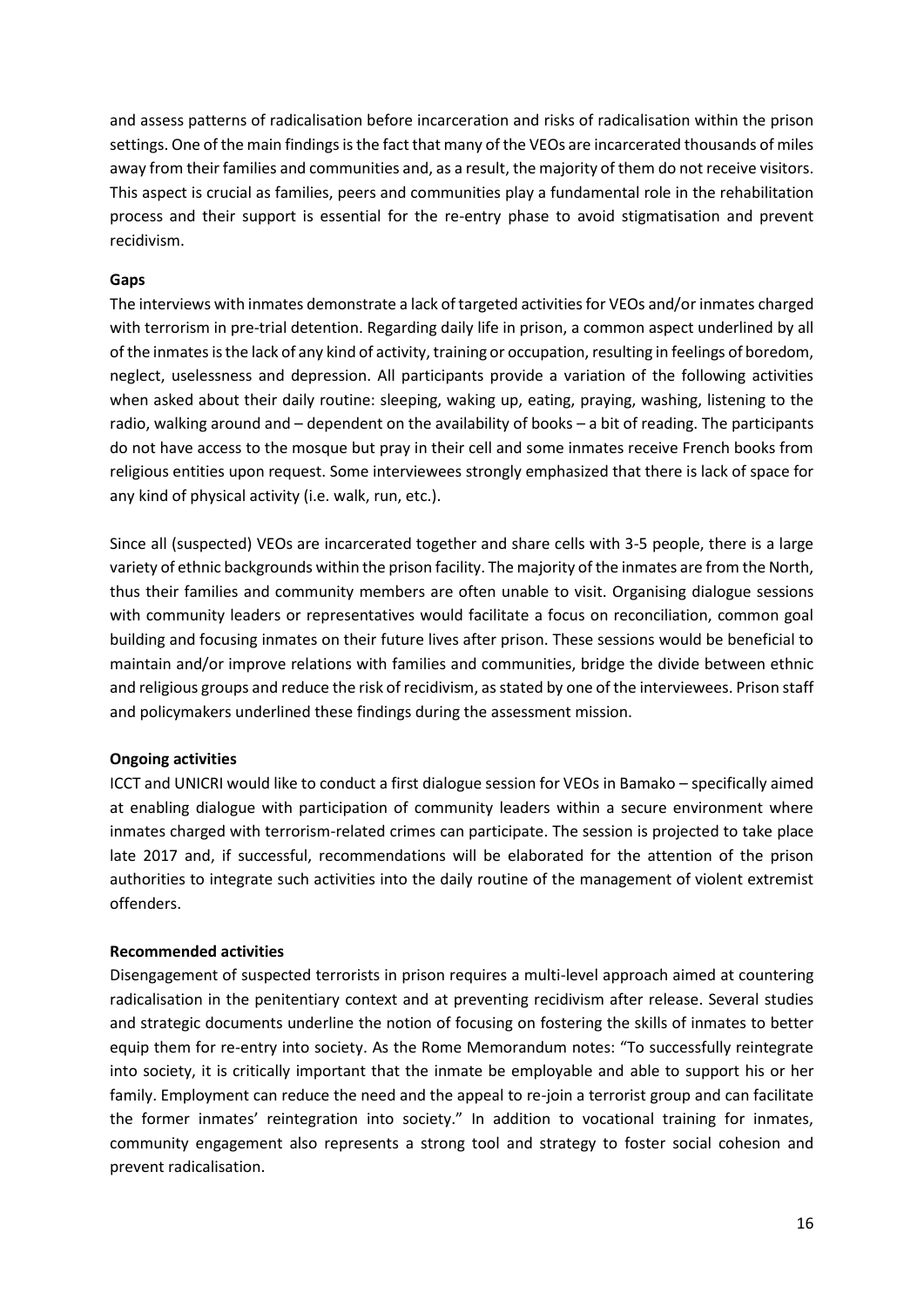The implementation of vocational skills training thus represents an important component of a rehabilitation-oriented prison regime. Vocational skills training should be offered to VEOs based upon the availability and resources of the prison and in line with security regulations, especially with regard to high-risk prison populations. Examples of vocational skills training are tailoring, carpentry workshops, mechanical skills trainings or agricultural workshops, if plots of land are available. Vocational skills training also provides an avenue for a potentially fruitful engagement of NGOs and civil society representatives in the rehabilitation and reintegration process.

Besides strengthening job skills to enhance employment opportunities after release, engagement of community representatives in debates and discussions in prison, with the involvement and under the supervision of dedicated experts, can be beneficial both to detainees and to local communities to prepare for the reintegration phase.

#### **Local entry points**

The National Prison Administration has often expressed its interest in the development of targeted vocational trainings, starting from an assessment of the inmates' needs and talents, through skills acquisition in prison (in an appropriate and secure environment) to a follow-up mechanism that ensures sustainability after release.

In addition, various NGOs and national authorities have been promoting debates and discussions to spread a peaceful message; their experience and expertise can be replicated in the prison context with the support of dedicated experts. Given the high presence of actors working on PVE/CVE in the country and in the region, more coordination and cooperation could improve projects' effectiveness.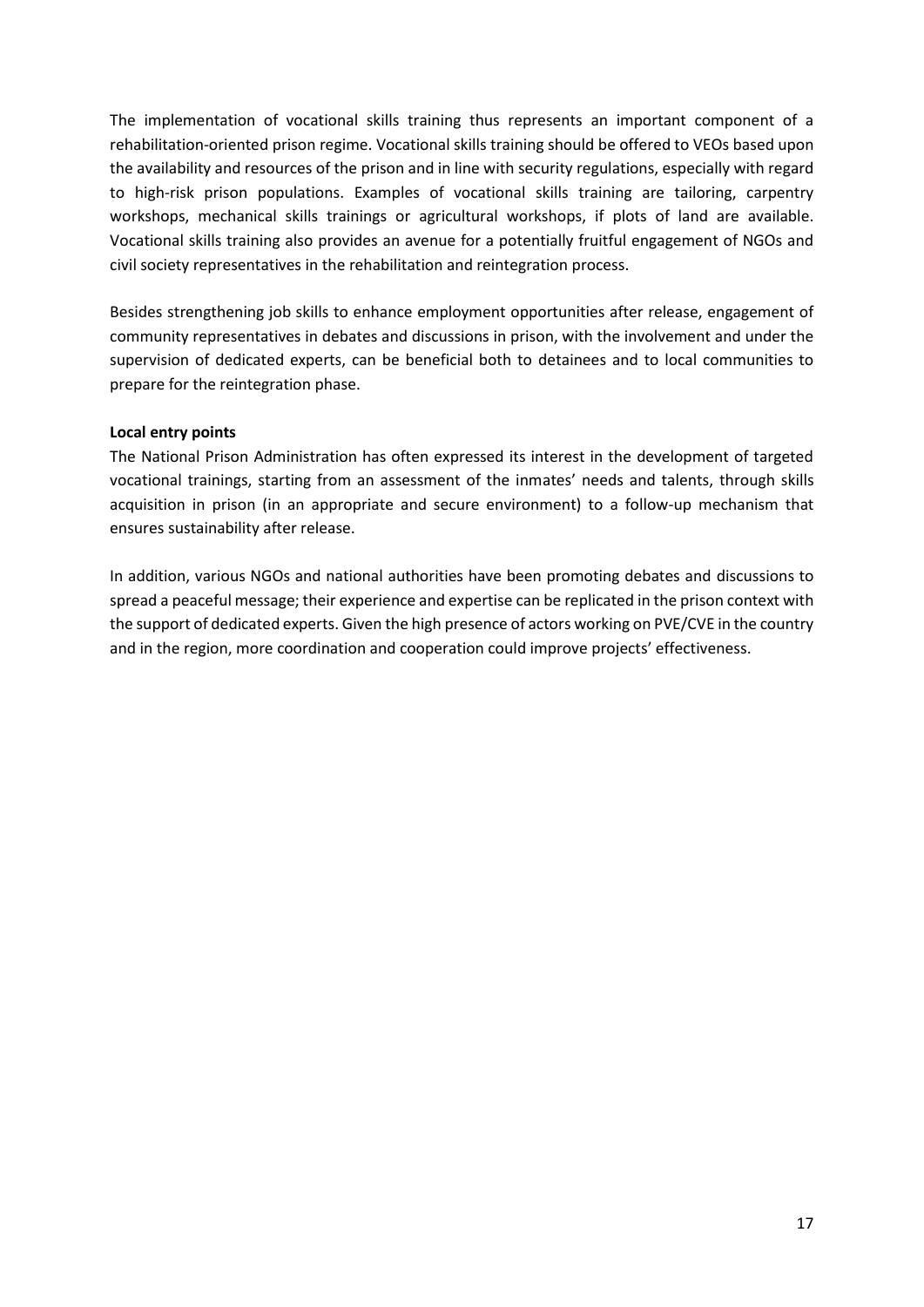# Recommendations

Based on the identification of the four target areas for interventions and the analysis of the current situation, gaps, on-going activities and local entry points, a clear picture can be drawn detailing which activities work towards achieving the strategic priorities laid out in the introduction, including capacity building, interagency cooperation, developing a rehabilitation and reintegration (R&R) framework and providing a sound research base to enable evidence-based decision-making in preventing and countering violent extremism in prison.

The table below provides a schematic overview of both on-going and proposed activities and clearly lays out what target area they contribute to as well as what strategic priorities are accomplished through these activities. As such, the framework should be used as a quick overview of recommendations and perhaps inspiration for those actors seeking to play a role in countering violent extremism in Malian prisons.

| Key areas                   | Increasing Awareness of<br>the Causes and<br><b>Consequences of Violent</b><br><b>Extremism in the Malian</b> | Developing Robust Intake<br>and Risk Assessment<br>Procedures for VEOs                                                               | Empowerment of<br><b>Youth Leaders</b>                                                                                 | Disengagement of VEOs through<br>Vocational Training and<br>Engagement of Communities in<br>Dialogue Sessions in Prison                                                                              |
|-----------------------------|---------------------------------------------------------------------------------------------------------------|--------------------------------------------------------------------------------------------------------------------------------------|------------------------------------------------------------------------------------------------------------------------|------------------------------------------------------------------------------------------------------------------------------------------------------------------------------------------------------|
| <b>Strategic priorities</b> | Context                                                                                                       |                                                                                                                                      |                                                                                                                        |                                                                                                                                                                                                      |
| Capacity building           | Training for Prison Staff<br>-Develop training modules<br>based on empirical<br>evidence and research         | Establish criteria for<br>assessments through<br>research<br>-Specializing Prison Staff<br>in making individual risk<br>lassessments | -Involving and training<br>more youth leaders in<br>the process                                                        | -Generating more skilled staff to<br>Itrain<br>Generating financial means<br>-Training of trainers of inmates<br>(ToT)                                                                               |
| Interagency cooperation     | -Technical Workshop                                                                                           | -Combining interagency<br>intelligence to create a<br>strong risk assessment<br>procedure                                            | -Align interagency<br>efforts to strenghten<br>coordination among<br>young leaders<br>(including religious<br>leaders) | -Sharing of expertise among<br>agencies to design and develop<br>trainings-Generating financial<br>means<br>-Generating cooperation and<br>financial means to ensure<br>sustainability after release |
| <b>R&amp;R</b> framework    | -Develop strategy                                                                                             | -Use risk-factors to<br>determine where to<br>focus on at the individual<br>level                                                    | Engaging with youth<br>lleaders to enhance<br>willingness among<br>locals to help                                      | -Link skills to local community<br>Engage locals in the training of<br><b>VEOs</b>                                                                                                                   |
| Research base               | -Interviews and focus<br>groups with relevant actors  -Interviews with contacts                               | -Interviews with VEOs<br>of VEOs                                                                                                     | -Interviewing local<br><b>Ivouth leaders</b>                                                                           | -Interviewing local charismatic<br>businessmen<br>Assess inmates professional<br>interest and skills                                                                                                 |

*Table 2 - Recommendations reflecting key areas and strategic priorities*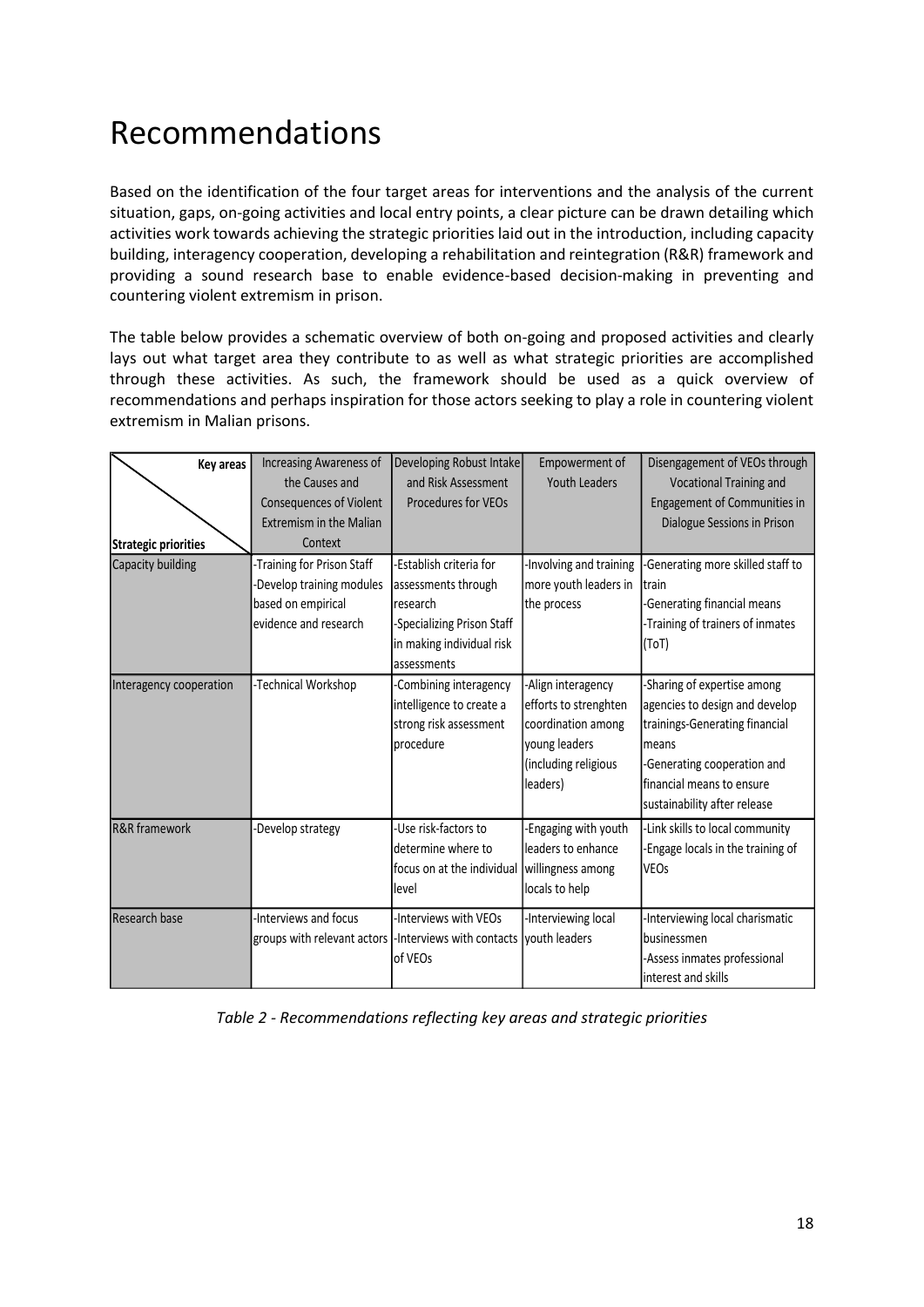### **Action Agenda on Violent Extremist Offenders in Prison in Mali**

*Gaps, Challenges and Action Plans for the Rehabilitation and Integration of Violent Extremist Offenders in Prison in Mali*

#### **Liesbeth van der Heide**

Liesbeth van der Heide is a researcher and lecturer at the Institute of Security and Global Affairs (ISGA), Leiden University since 2011. She also works as a Research Fellow at the International Centre for Counter-Terrorism (ICCT) where she coordinates ICCT's activities in the field of (counter-) terrorism in prison, a project that focuses on prisons in North-Africa and South East Asia and includes implementing threat and risk assessment measures to identify and assess violent extremism.

Her fields of interest are: terrorism and stability in the Sahel (Mali); the overlap and fusion of (non- )violent jihadist, separatist and rebel movements; (de)radicalisation and reintegration; and effective counter-terrorism. She currently coordinates a two-year research project for the National Coordinator for Counter-Terrorism and Security (NCTV) regarding the effectiveness of the reintegration of terrorists in the Netherlands.

#### **Elena Dal Santo**

Fellow at UNICRI, the United Nations Interregional Crime and Justice Research Institute, since 2012, she has been involved in several projects related to urban security, the connection between illegal trafficking and terrorism, and rehabilitation and reintegration of violent extremist inmates. Since 2014 she is also a PhD student in Political Science at the University of Genoa with a thesis focusing on the analysis of the radicalisation process in Italy.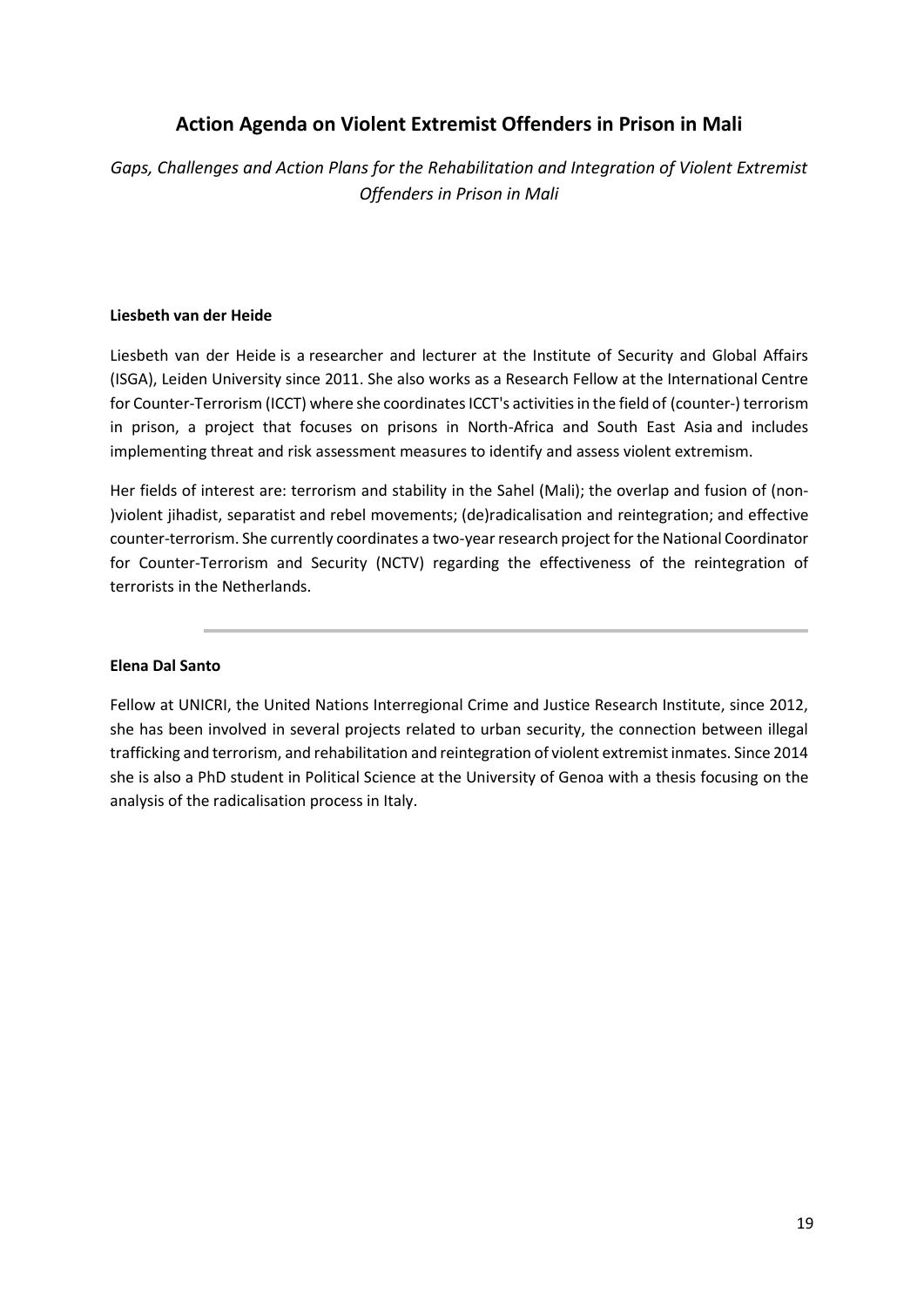### **Contact ICCT**

Zeestraat 100 2518 AD The Hague The Netherlands T +31 (0)70 763 0050 W [www.icct.nl](http://www.icct.nl/) E [info@icct.nl](mailto:info@icct.nl)

#### **Contact UNICRI**

Viale Maestri del Lavoro10 10127 Torino - Italy T +39 011-6537 111 / F +39 011-6313 368 W<http://unicri.it/> E publicinfo@unicri.it

#### **Disclaimer**

The views expressed are those of the authors and do not necessarily reflect the views of the United Nations or the organisations with which the authors are affiliated.

Contents of this document may be quoted or reproduced, provided that the source of information is acknowledged. UNICRI would like to receive a copy of the document in which this action agenda is used or quoted.

The designation employed and presentation of the material in this document do not imply the expression of any opinion whatsoever on the part of the Secretariat of the United Nations concerning the legal status of any country, territory, city or area of its authorities, or concerning the delimitation of its frontiers or boundaries.

#### **How to cite**

ICCT and UNICRI, "Action Agenda on Violent Extremist Offenders in Prison in Mali: Gaps, Challenges and Action Plans for the Rehabilitation and Integration of Violent Extremist Offenders in Prison in Mali", October 2017.